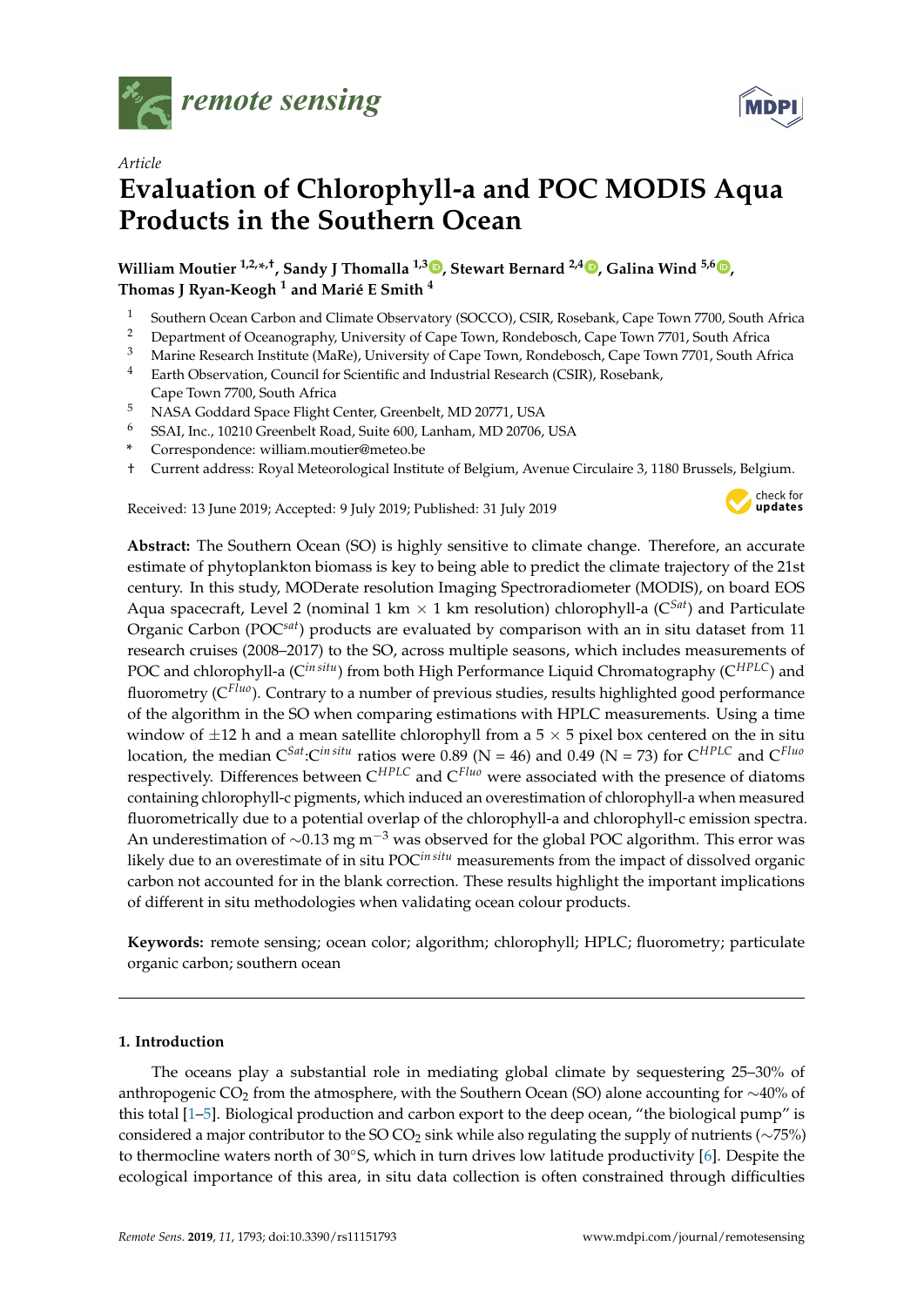in accessing key areas by ship, primarily due to distance, weather and sea ice. This inability to resolve inter-annual variability and seasonal and intra-seasonal dynamics, limits our understanding of this complex system. Satellite remote sensing is one of the most effective tools available to address these spatial and temporal gaps in our knowledge. They have the added advantage of being routine, synoptic and available over decadal time scales and are in many cases, the only systematic observations available for chronically under-sampled marine systems such as the polar oceans. However, current ocean colour algorithms applied to SO data sets have been shown to perform badly, due proposedly to their typical parameterisation with low-latitude bio-optical data sets (in the absence of sufficient regional data) whose Inherent Optical Properties (IOPs) differ from those of the SO (e.g., [\[7\]](#page-14-2)). Given the growing importance of the application of these tools in the trajectory of SO ecosystem understanding, it is necessary that we rigorously assess the quality of satellite-derived ocean colour data products such as chlorophyll-a (C*Sat*) and particulate organic carbon (POC*Sat*), which are currently used to study trends and trajectories of fundamental parameters such as phytoplankton biomass, primary production and the carbon cycle [\[8](#page-14-3)[,9\]](#page-14-4).

To the best of our knowledge, 20 previous studies have evaluated the ocean colour chlorophyll-a product in the SO, with most of these highlighting the poor performance of the algorithm with an average factor of 0.5 underestimate of retrieved chlorophyll-a relative to measured chlorophyll-a [\[7](#page-14-2)[,10](#page-14-5)[–26\]](#page-15-0). Holm-Hanssen et al. [\[18\]](#page-14-6) highlighted variations in the bias associated with the range of chlorophyll-a concentration and found that in the Scotia Sea, where chlorophyll-a concentrations were <1 mg m<sup>-3</sup>, ratios of satellite retrieved to in situ chlorophyll-a concentration ( $C^{in situ}$ ) were as high as  $0.89 \pm 0.45$  (N = 50), whereas for chlorophyll-a concentrations between 1–4 mg m<sup>-3</sup>, lower ratios of 0.48  $\pm$  0.18 (N = 30) were observed. Similarly, Clementson et al. [\[16\]](#page-14-7) found a bias that depends on the concentration of chlorophyll-a with a tendency for the SeaWiFS OC4V4 algorithm to underestimate chlorophyll-a at high concentrations, while an overestimation was obtained when pigment concentrations were low (<0.15 mg m<sup>-3</sup>). Dierssen & Smith, ref. [\[14\]](#page-14-8) hypothesised that the bias in retrieving accurate chlorophyll-a concentrations for the SO was attributed to lower concentrations of bacteria, which induce a lower backscattering coefficient for similar concentrations of chlorophyll-a. Another study by Reynolds et al. [\[15\]](#page-14-9) similarly attributed poor algorithm performance to variability in the spectral backscattering ratio, which was deduced from differentiation in algorithm performance between the Ross Sea and the Antarctic Polar Front Zone (APFZ). The majority of studies however, refer to absorption as the primary IOP responsible for the failure of the application of global chlorophyll-a algorithms to the SO. These include the following: variations in the absorption coefficient of specific detritus and colored dissolved organic matter (CDOM) absorption relative to phytoplankton absorption, large pigment packaging of the dominant phytoplankton species due to low light adaptation, species composition, low chlorophyll-a specific absorption and species-specific absorption in the 440-570 nm range (e.g., [\[10,](#page-14-5)[12](#page-14-10)[,18–](#page-14-6)[20,](#page-14-11)[24,](#page-14-12)[26,](#page-15-0)[27\]](#page-15-1)). To expand on one example, Dierssen, ref. [\[27\]](#page-15-1) used the radiative transfer model Hydrolight to analyse the impact of variations in CDOM concentration, which typically vary in the blue part of the spectrum, as a function of geographical region, age and exposure to solar degradation processes. Using a range of CDOM concentrations at 440 nm from 0 to 0.03  $m^{-1}$  as model input, they were able to retrieve chlorophyll-a concentrations that ranged over a factor of 3 for oligotrophic waters (chlorophyll-a < 0.2 mg m<sup>-3</sup>). Worth noting is that most of the studies mentioned above used C*in situ* measured from fluorometric methods rather than High Performance Liquid Chromatography (HPLC). In addition, many of the studies did not adhere to all the matchup procedures recommended by Bailey & Werdell, ref. [\[28\]](#page-15-2) for their comparison between in situ and satellite data records. For instance, Johnson et al. [\[26\]](#page-15-0) used daily, 8 days or monthly averaged NASA Aqua MODIS Level 3, 9 km data products.

On the contrary, two studies by Haëntjens et al. [\[29\]](#page-15-3) and Marrari et al. [\[30\]](#page-15-4) showed a good performance of global satellite algorithms in the SO over a large range of chlorophyll-a concentrations. Haëntjens et al. [\[29\]](#page-15-3) compared chlorophyll−a and POC products of the Visible Infrared Imaging Radiometer Suite (VIIRS) on board Suomi-NPP spacecraft and the Aqua MODIS sensors with float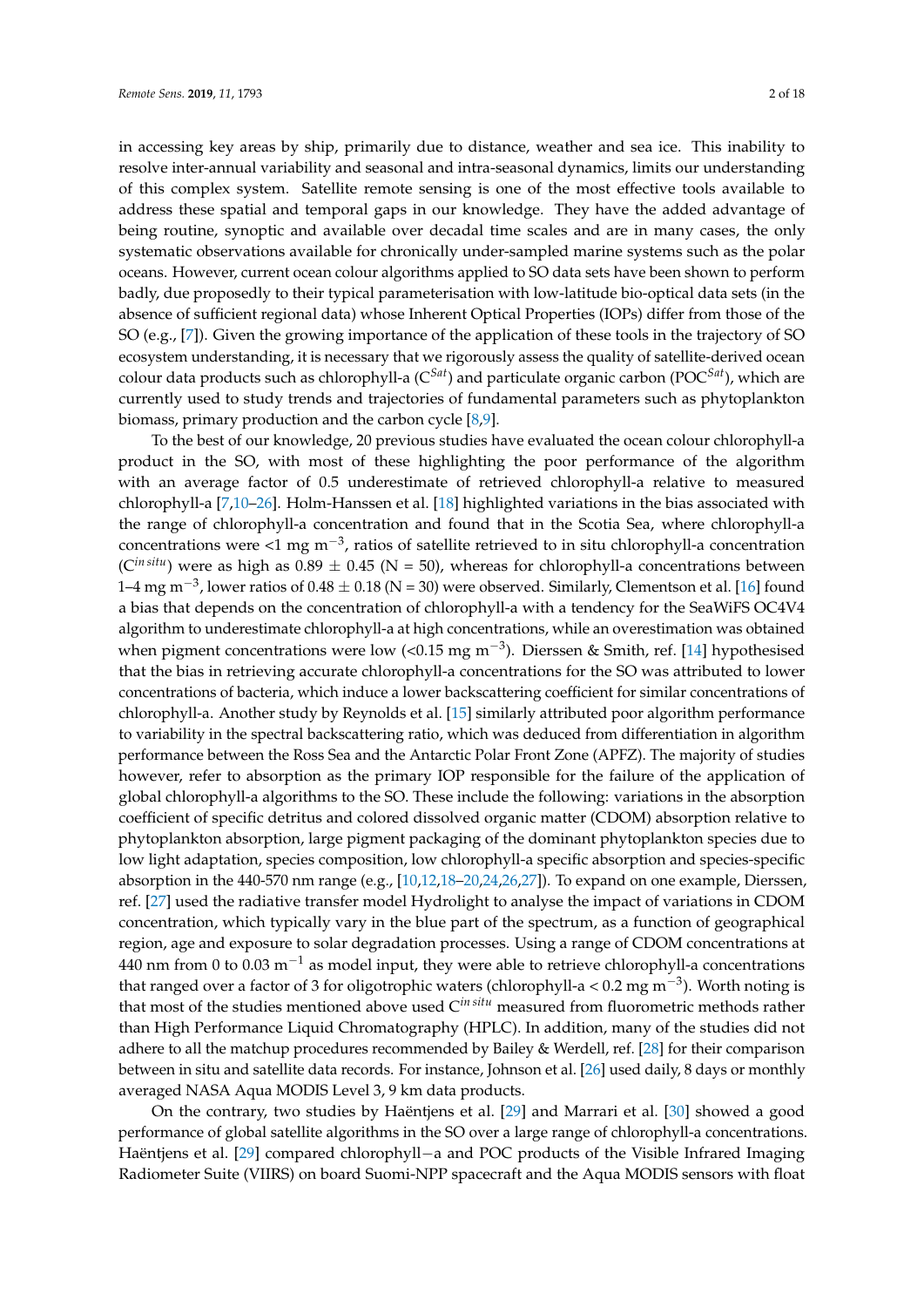measurements from the Southern Ocean Carbon and Climate Observations and Modeling (SOCCOM) programme. Here, chlorophyll-a and POC derived from fluorescence and backscattering sensors, were rigorously calibrated with samples collected at the time of the floats' deployment. The authors conclude that the global algorithms perform well in the SO with an average agreement to within 9% and 12%, for VIIRS and Aqua MODIS respectively. Marrari et al. [\[30\]](#page-15-4) on the other hand compared the SeaWIFS daily chlorophyll-a (resolution: ∼1 km<sup>2</sup>/pixel) product (SeaDAS4.8, OC4v4 algorithm) with HPLC and fluorometric chlorophyll-a measurements collected during January–February of 1998–2002 around the Antarctic Peninsula. Their  $C^{Sat}/C^{HPLC}$  ratio of 1.12  $\pm$  0.91 (N = 96) showed good agreement, while the C*Sat*/C*Fluo* ratio of 0.55 ± 0.63 (N = 307) suggested a ∼50% underestimation, which the authors attribute to low concentrations of chlorophyll-b and high concentrations of chlorophyll-c which impact the fluorescence measurements [\[27](#page-15-1)[,30](#page-15-4)[,31\]](#page-15-5). A more recent study by Pereira & Garcia, ref. [\[7\]](#page-14-2) however, also in the northern Antarctic Peninsula observed an underestimation of the Aqua MODIS algorithm, regardless of the method used to estimate chlorophyll-a concentrations.

At this point, an evaluation of the performance of global ocean colour algorithms applied to the SO is inconclusive, highlighting the requirement for additional in situ data with large regional and seasonal coverage to support a rigorous assessment that adheres to strict matchup criteria [\[28\]](#page-15-2). The aim of this study is to evaluate Aqua MODIS Level 2 (nominal 1 km  $\times$  1 km resolution) chlorophyll-a and POC products using an in situ database (>1000 data points) of POC and chlorophyll-a measured from both HPLC and fluorometric methods, from 11 research cruises (2008–2017) to the SO, spanning multiple regions and seasons.

## **2. Material and Methods**

### *2.1. In Situ Dataset*

A database of fluorometric ( $N = 1527$ ), HPLC ( $N = 1010$ ) and POC ( $N = 1028$ ) measurements were assimilated from 11 research cruises to the SO conducted between 2008 and 2017 (Table [1\)](#page-2-0).

<span id="page-2-0"></span>**Table 1.** Southern Ocean research cruises during which POC, HPLC and fluorometric chlorophyll-a samples were collected.

| Name                 | Date                        |      | $N_{POC}$ <sup>a</sup> $N_{HPLC}$ <sup>a</sup> $N_{Fluo}$ <sup>a</sup> |      |
|----------------------|-----------------------------|------|------------------------------------------------------------------------|------|
| SANAE <sub>48</sub>  | December 2008–March 2009    | 0    | 110                                                                    | 198  |
| SANAE <sub>49</sub>  | December 2009–February 2010 | 0    | 8                                                                      | 254  |
| Winter 12            | July 2012-August 2012       | 73   | 88                                                                     | 90   |
| Expedition           | January 2013-February 2013  | 0    | 117                                                                    | 117  |
| SOSCE <sub>x</sub> 1 | February 2013-March 2013    | 97   | 95                                                                     | 129  |
| SANAE <sub>53</sub>  | November 2013-February 2014 | 152  | 147                                                                    | 152  |
| Winter 15            | July 2015-August 2015       | 76   | 80                                                                     | 83   |
| <b>SANAE 55</b>      | December 2015–February 2015 | 147  | 172                                                                    | 175  |
| Winter 16            | July 2016-July 2016         | 63   | 0                                                                      | 0    |
| <b>SANAE 56</b>      | December 2016-February 2017 | 100  | 0                                                                      | 0    |
| <b>ACE</b>           | December 2016-March 2017    | 320  | 193                                                                    | 329  |
| All                  | December 2008–March 2017    | 1028 | 1010                                                                   | 1527 |

<sup>a</sup> N: the number of observations.

## Sample Collection and Storage

Surface seawater samples were collected from niskin bottles attached to a conductivity– temperature–depth (CTD) rosette system and an underway intake system (nominal depth ∼7 m). Fluorometric (0.25–0.5 L) and HPLC (0.5–2.0 L) samples were filtered onto GF/F filters (Whatman, diameter 25 mm, nominal pore size  $0.7 \mu m$ ). Fluorometric samples were measured onboard the ship whilst HPLC samples were flash frozen in liquid nitrogen and stored at −80 ◦C until analysis on land in Villefranche, France.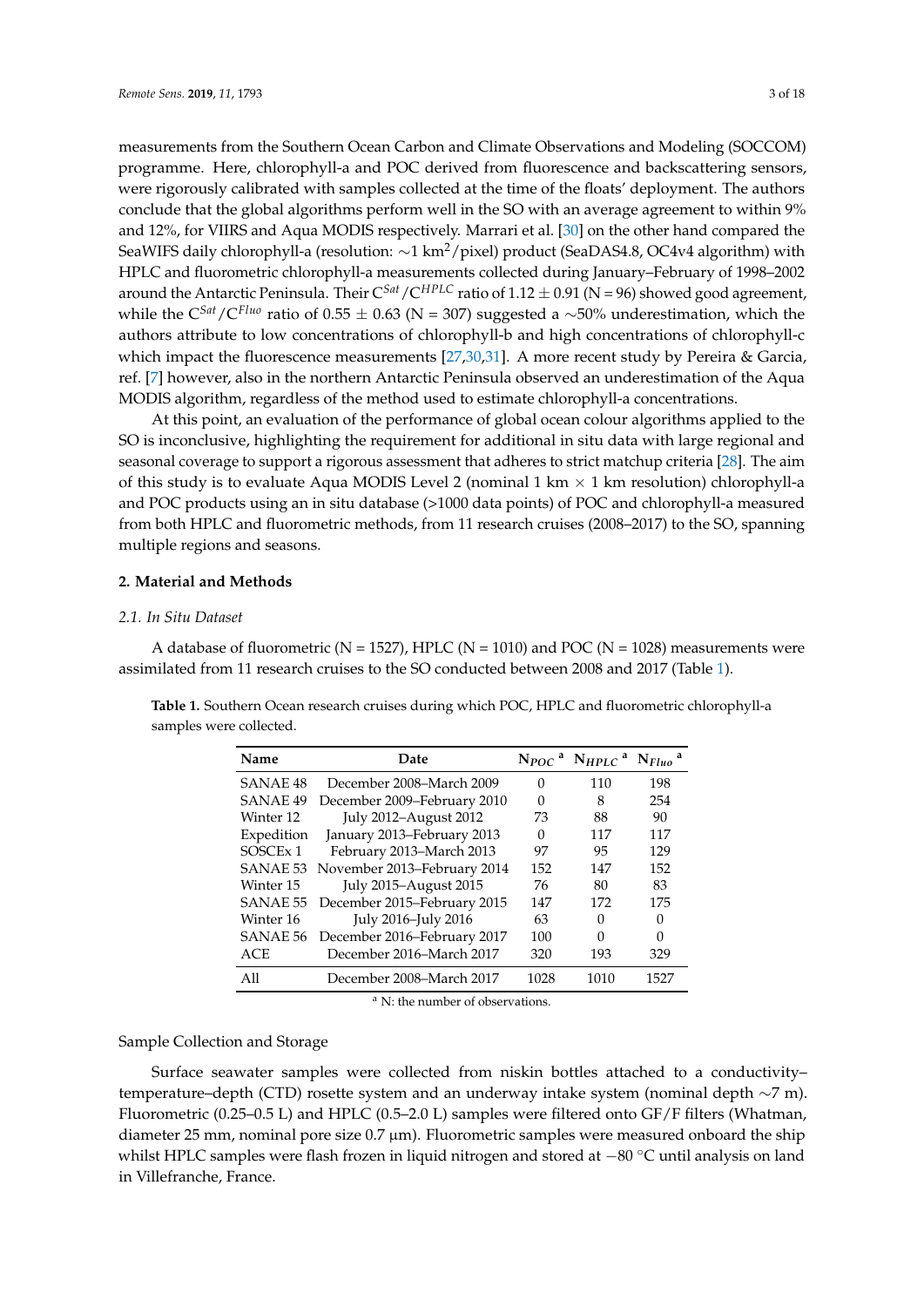For fluorometric chlorophyll-a analysis, chlorophyll-a was extracted by placing the filters into 8 ml 90% acetone for 24 h in the dark at −20 ◦C. Fluorometric chlorophyll-a was measured with a fluorometer (Turner Designs 10AUTM (SANAE 48) and Trilogy $^{\circledR}$  (all other cruises) Laboratory Fluorometer) following Welschmeyer, [\[32\]](#page-15-6). Fluorescence chlorophyll was converted to chlorophyll-a using a standard chlorophyll-a dilution calibration. Samples for HPLC were extracted at −20 ◦C in 3 mL of 100% Methanol, disrupted by sonication and then clarified by filtration and finally analysed on an Agilent Technologies HPLC 1200 following the methods of Ras et al. [\[33\]](#page-15-7). Note that total chlorophyll-c corresponds to the sum of chlorophyll-c1, c2 and c3, while total chlorophyll (C*HPLC*) corresponds to the sum of divinyl chlorophyll-a, monovinyl chlorophyll-a, chlorophyllide a, chlorophyll-a allomers, and chlorophyll-a epimers.

POC samples (0.5–2.0 L) were filtered through GF/F filters pre-combusted at 450 ◦C. POC samples were dried in an oven at 40 °C for 24 h before being acid fumed with concentrated HCl for 24 h to remove inorganic carbon. Filters were pelleted into  $5 \times 8$  mm tin capsules and analysed with a Flash EA 1112 series elemental analyser (Thermo Finnigan). Dry blanks (pre combusted GF/F filters) were interspersed every 6 to 20 samples (typically every 12) and subtracted from each sample to obtain total POC*in situ* (as per JGOFS POC protocols; [\[34\]](#page-15-8)). On the most recent ACE cruise (Table [1\)](#page-2-0), two additional filtered seawater (FSW) blanks were collected and analysed for POC content by filtering 2 L of seawater through a GF/F and then again through a pre-combusted GF/F, which was processed as above as an FSW-blank.

### <span id="page-3-0"></span>*2.2. Satellite Data*

Aqua MODIS Level 2 R2018.0 (nominal 1 km  $\times$  1 km resolution) data were acquired from the NASA Goddard Space Flight Center website [\[35\]](#page-15-9). The standard MODIS chlorophyll-a and POC products [\[36\]](#page-15-10) (C*Sat* and POC*Sat* respectively) were evaluated by comparing in situ measurements with coincident satellite retrievals. A full description of the algorithm is provided in Appendix [A.](#page-13-1) To ensure the quality of the matchup, an adjusted version of the Bailey & Werdell, ref. [\[28\]](#page-15-2) procedure was applied (Figure [1\)](#page-4-0). The time window to determine the closest coincidence between in situ and valid satellite data was 12 h instead of the 3 h initially advised by Bailey & Werdell, ref. [\[28\]](#page-15-2), note however that the statistics for different time windows is presented in Table [2.](#page-7-0) Time averages were not performed, with only the closest matchup in time being recorded. For instance, for a time window of  $\pm 12$  h, one matchup can be extracted at +3 h and another one at −6 h with a mean absolute time difference of 4.5 h. When a matchup was obtained, two pixel extractions were performed: a box of 5 by 5 pixels around the in situ location (named box 1), and, as recently proposed by Haëntjens et al. [\[29\]](#page-15-3), all pixels in a radius of 8 km around the station (named box 2). Any pixel containing one or more of the following MODIS L2 quality flags ([\[37\]](#page-15-11)) were excluded: suspect or failure in the atmospheric correction, land, sunglint, high radiance (near saturation), high sensor view zenith angle, shallow water pixels, stray light, cloud or ice contamination, coccolithophores, turbid water, high solar zenith angle, low water-leaving radiance, and moderate sun glint contamination. In addition, we masked all pixels with a solar zenith angle higher than 75° [\[28\]](#page-15-2). As the boxes contained several pixels, an analysis was performed to ensure the confidence of the mean value for each station. Only boxes containing >50% valid (unflagged) pixels were used for further analysis. In addition, only points within the mean  $\pm$  1.5  $\times$ std (standard deviation) were considered. Finally, a test of homogeneity was performed by checking the coefficient of variation (CV), with the matchup being excluded if the CV was higher than 0.15 [\[28\]](#page-15-2).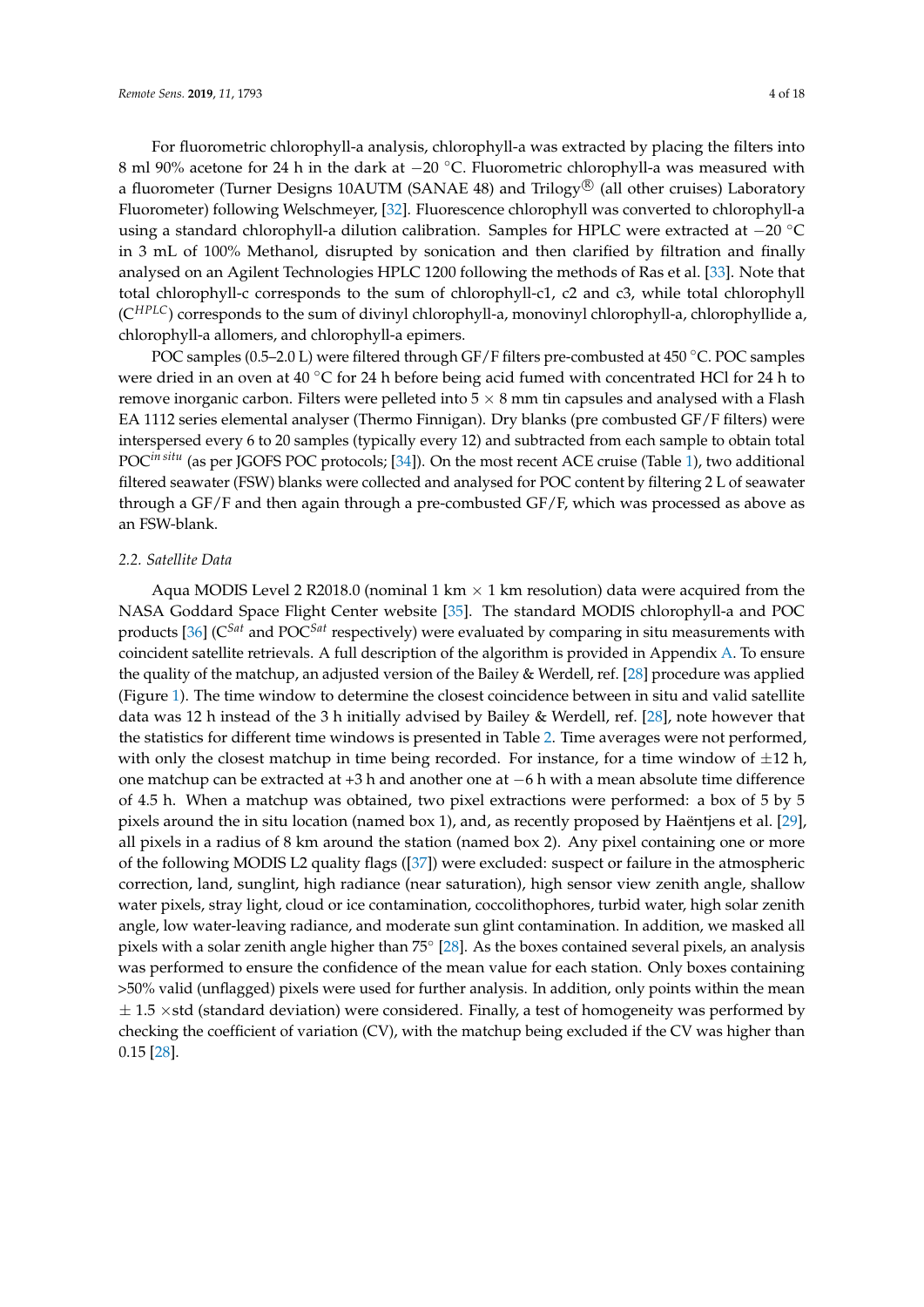<span id="page-4-0"></span>

Figure 1. Flowchart of the procedures applied to extract the satellite values.

For each satellite data extraction, an iterative process was applied within the 12 h time window until a valid matchup was found. The matchup locations can be seen in Figure [2,](#page-4-1) with the matchup locations of other SO studies included for comparison. Note however that the study areas of Sullivan et al. [\[11\]](#page-14-13), Kahru & Mitchell, ref. [\[23\]](#page-14-14) (NOMAD and Scripps database south of 55◦S latitude) and Haëntjens et al. [\[29\]](#page-15-3) do not appear since data from these studies were distributed all around Antarctica. In addition, note that despite the apparent large distribution of data used in Johnson et al. [\[26\]](#page-15-0) more than 95% was collected from between 140.8◦E and 150.8◦E. Finally, please note that an analysis of the uncertainty associated with the satellite-derived Rrs (see various sources in [\[38\]](#page-15-12)) used to derive chlorophyll-a and POC is considered outside the scope of this study.

<span id="page-4-1"></span>

**Figure 2.** Localizations of matchups from this study and several research areas of previous matchup studies evaluating chlorophyll-a satellite products. The blue circles, red dots and black triangles correspond to matchups from this study for chlorophyll-a measured by HPLC, fluorometry, and POC respectively.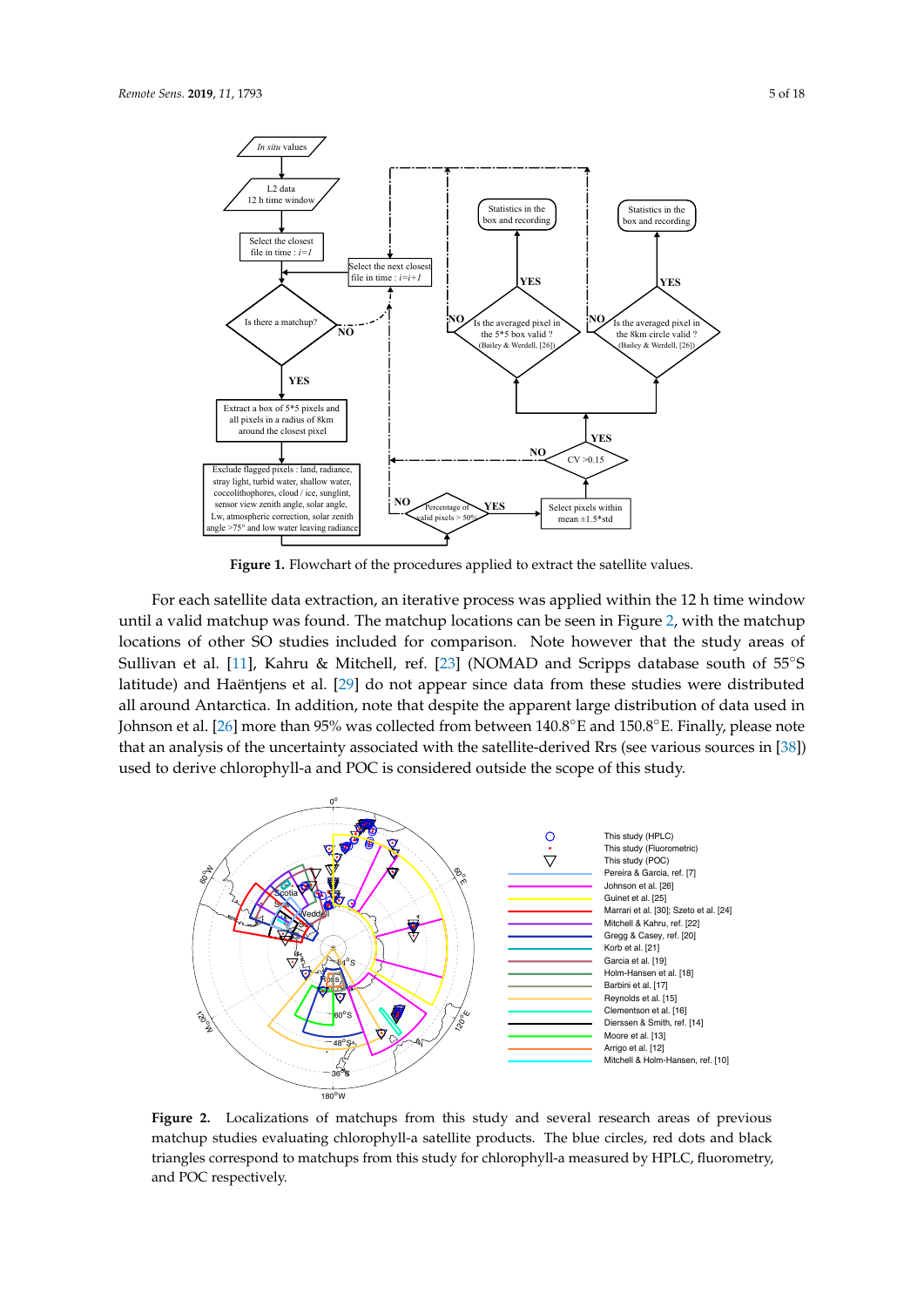#### <span id="page-5-0"></span>*2.3. Statistical Metrics*

The MARD (mean absolute relative difference) and the MRD (mean relative difference) were used as statistic metrics for quantifying the uncertainty associated with satellite estimations:

$$
MARD(\%) = \frac{100}{N} \times \sum_{i=1}^{N} \frac{|E_i - M_i|}{M_i}
$$
 (1)

$$
MRD(\%) = \frac{100}{N} \times \sum_{i=1}^{N} \frac{E_i - M_i}{M_i}
$$
 (2)

where *N* is the number of points, while *E* and *M* represent the retrieved and measured values respectively. Since the arithmetic mean is sensitive to potential extreme values, the median relative difference (MedRD) and the median absolute relative difference (MedRAD) have been calculated as well. As the distribution of POC and chlorophyll-a follow a lognormal curve [\[39](#page-15-13)[–41\]](#page-15-14), statistics are also shown for the logarithmically transformed (base 10) data. The formulations of Seegers et al. [\[41\]](#page-15-14) have been followed:

$$
MAD_{Log} = 10^{\frac{\sum_{i=1}^{N} |log_{10}E_i - log_{10}M_i|}{N}}
$$
(3)

$$
Bias_{Log} = 10^{\frac{\sum_{i=1}^{N} log_{10}E_i - log_{10}M_i}{N}}
$$
(4)

Please note that Equations (5)–(6) are dimensionless. Differences between chlorophyll-a retrieved from HPLC and from fluorometry were analysed using the MRD, the root mean square difference (RMSD) and the coefficient of determination  $(R^2)$  defined as per Ricker et al. [\[42\]](#page-15-15):

$$
R^{2} = \left[\frac{\sum_{i=1}^{N} (E_{i} - \overline{E_{i}})(M_{i} - \overline{M_{i}})}{\sum_{i=1}^{N} (E_{i} - \overline{E_{i}})^{2} (M_{i} - \overline{M_{i}})^{2}}\right]^{2}
$$
(5)

$$
RMSD = \sqrt{\frac{\sum_{i=1}^{N} (E_i - M_i)^2}{N}}
$$
\n(6)

where *E* and *M* represent the chlorophyll-a measured from fluorometry and HPLC respectively.

### **3. Results**

By applying all steps in the matchup procedure, a time window of  $\pm 12$  h and using box 1 (mean of a 5  $\times$  5 pixel box centered on the in situ location), a total of 73, 46 and 46 matchups were obtained for C *Fluo*, C*HPLC* and POC respectively. The concentrations of POC and chlorophyll-a (measured from HPLC) were in a typical range for the SO: between 36 and 257 mg m<sup>-3</sup> with a median of 89 mg m<sup>-3</sup> for POC and between 0.04 and 3.7 mg m−<sup>3</sup> with a median of 0.33 mg m−<sup>3</sup> for C*HPLC* [\[12,](#page-14-10)[29,](#page-15-3)[43\]](#page-15-16). Concentrations in chlorophyll-a measured from fluorometry (C*Fluo*) were slightly higher, ranging from 0.12 to 4.5 mg m<sup>−3</sup> with a median of 0.45 mg m<sup>−3</sup>. When comparing satellite retrieved values with in situ values, data points are scattered around the 1:1 line for C*HPLC* (with a median ratio of ∼0.9), whereas underestimations are observed for the C*Fluo* (median ratio of ∼0.5) and the POC*in situ* (median ratio of ∼0.7) (Figures [3](#page-6-0) and [4\)](#page-6-1). These observations are verified by the probability density distributions of log10(C*in situ*:C*Sat*) from C*HPLC*, which are normally distributed around −0.05 compared to −0.31 for C*Fluo* and −0.13 for POC*in situ*. Worth noting is that C*in situ*:C*HPLC* and C*in situ*:C*Fluo* ratios are similar to those obtained by Marrari et al. [\[30\]](#page-15-4) in the Antarctic Peninsula region.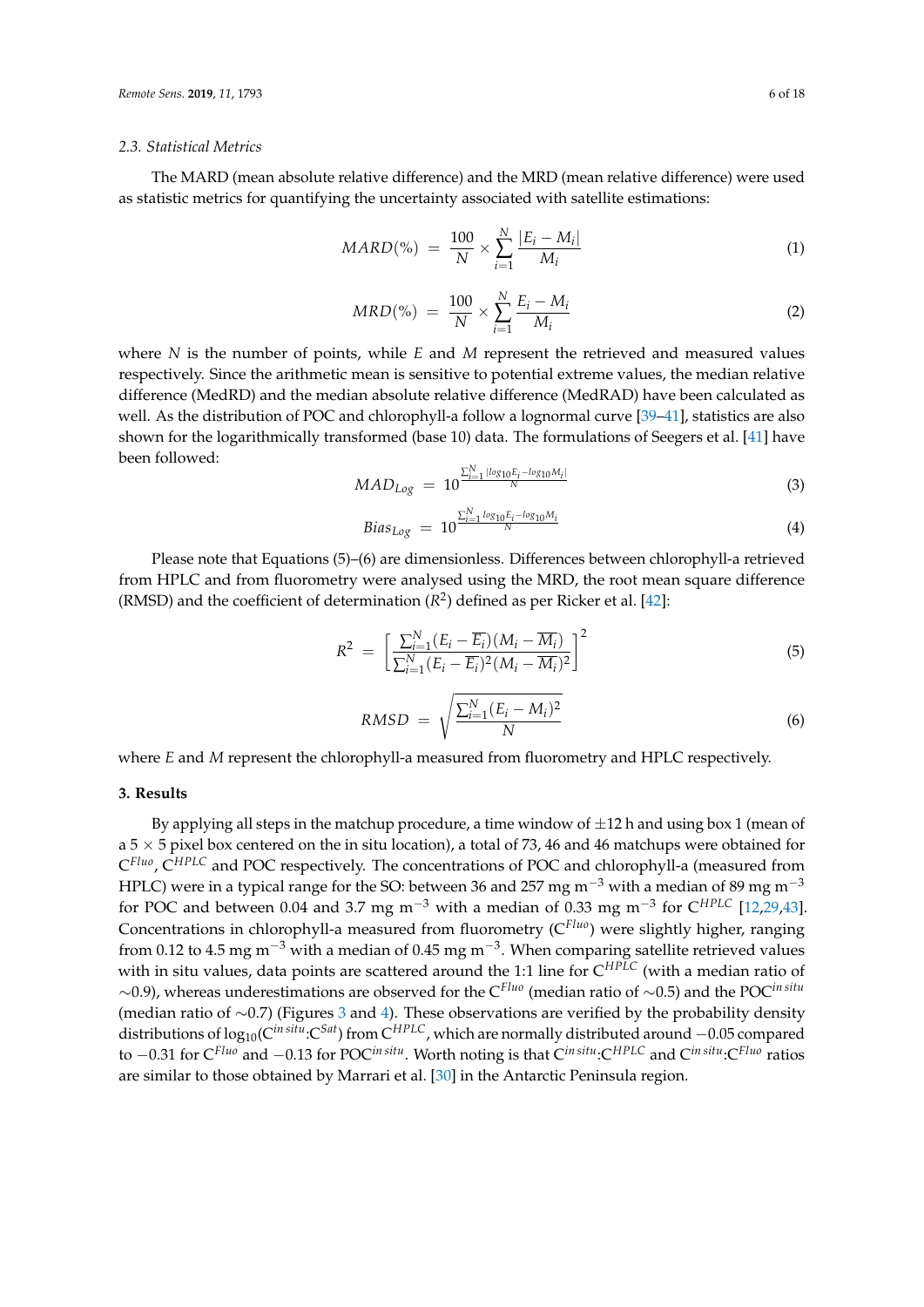<span id="page-6-0"></span>

**Figure 3.** (a) Comparison between measured ( $C^{in situ}$ ) and retrieved ( $C^{Sat}$ ) chlorophyll-a for box 1 with a time window of 12 h. Blue and orange dots indicate samples measured from HPLC (C*HPLC*) and fluorometry (C*Fluo*) respectively, while the dashed line shows the 1:1 relationship. (**b**) Probability density function of the logarithm base 10 of the ratio between C*Sat* and C*in situ* from fluorometry (blue line) and HPLC (orange line); with the statistics of the comparisons listed in Table [2.](#page-7-0)

<span id="page-6-1"></span>

**Figure 4.** (**a**) Comparison between measured POC (POC*in situ*) and retrieved (POC*Sat*) for box 1 with a time window of 12 h. Blue and orange dots indicate dry-blank corrected samples (POC*in situ*) and filtered seawater corrected blanks (POC*in situ FSW*−*cor*) respectively; the dashed line shows the 1:1 relationship. (**b**) Probability density function of the logarithm base 10 of the ratio between POC*Sat* and POC*in situ* (orange line) and POC*in situ FSW*−*cor* (blue line); the statistics of the comparisons are listed in Table [2.](#page-7-0)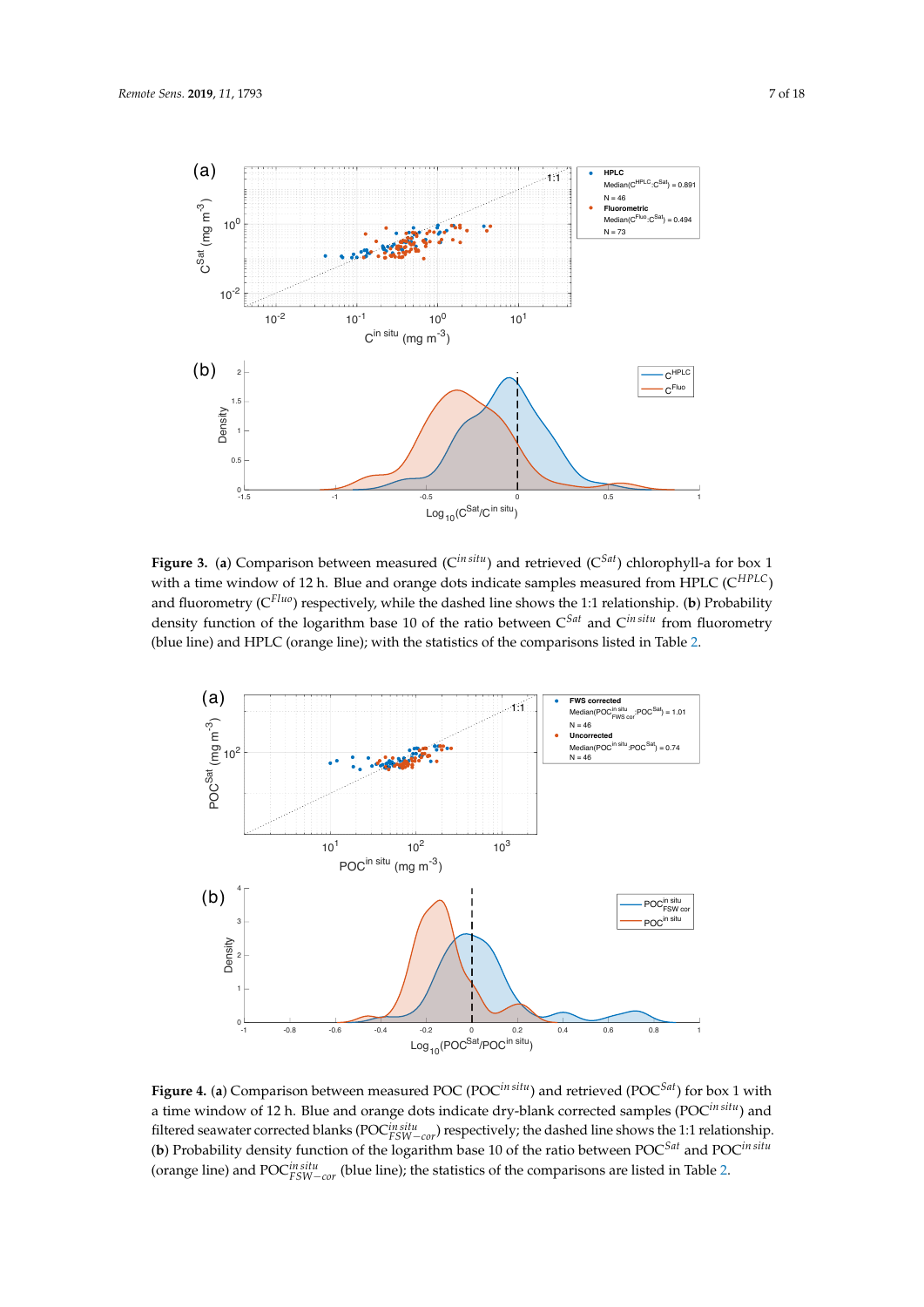<span id="page-7-0"></span>Table 2. Statistics of the comparison between satellite and in situ values of chlorophyll-a (mg m<sup>-3</sup>) and POC (mg m−<sup>3</sup> ) with chlorophyll-a measured from fluorometry (C*Fluo*) and HPLC (C*HPLC*) and POC dry-blank-corrected (POC*in situ* ), for different time windows and two spatial binning methods: a box of 5 by 5 pixel around the in situ location (box 1), and, all pixels in a radius of 8 km around the station (box 2).

| Box   | Parameter          |           |           | $C^{Fluo}$ vs. $C^{Sat}$ |           |           |           | $C^{HPLC}$ vs. $C^{Sat}$ |           |           |           | POCin situ vs. POC <sup>Sat</sup> |           |
|-------|--------------------|-----------|-----------|--------------------------|-----------|-----------|-----------|--------------------------|-----------|-----------|-----------|-----------------------------------|-----------|
|       | Time windows (hrs) | 3         | 6         | 9                        | 12        | 3         | 6         | 9                        | 12        | 3         | 6         | 9                                 | 12        |
|       | N                  | 27        | 41        | 59                       | 73        | 20        | 29        | 39                       | 46        | 16        | 25        | 38                                | 46        |
|       | Ratio <sup>a</sup> | 0.53      | 0.47      | 0.49                     | 0.49      | 0.78      | 0.86      | 0.91                     | 0.89      | 0.65      | 0.69      | 0.74                              | 0.74      |
|       | $MRD (\% )$        | $-33$     | $-37$     | $-38$                    | $-35$     | $-8.5$    | $-3.5$    | $-2.2$                   | $-5.8$    | $-32$     | $-24$     | $-23$                             | $-22$     |
|       | MedRD $(%)$        | $-46.5$   | $-52.5$   | $-51.1$                  | $-50.6$   | $-21.8$   | $-14.4$   | $-9.1$                   | $-10.9$   | $-35$     | $-31$     | $-26$                             | $-26$     |
| Box 1 | $MARD$ (%)         | 58        | 57        | 53                       | 54        | 43.5      | 40.8      | 37                       | 36.2      | 32        | 32        | 32                                | 32        |
|       | MedRAD $(%)$       | 52.5      | 53.1      | 52.5                     | 52.5      | 33.9      | 34.1      | 33.7                     | 31.2      | 35        | 35        | 31                                | 32        |
|       | Bias_log           | 0.52      | 0.52      | 0.52                     | 0.53      | 0.78      | 0.84      | 0.87                     | 0.84      | 0.67      | 0.72      | 0.73                              | 0.74      |
|       | MAD_log            | 2.16      | 2.17      | 2.1                      | 2.1       | 1.63      | 1.56      | 1.49                     | 1.5       | 1.51      | 1.48      | 1.47                              | 1.46      |
|       | Median [in situ]   | 0.47      | 0.45      | 0.47                     | 0.45      | 0.36      | 0.31      | 0.29                     | 0.33      | 118       | 108       | 81                                | 89        |
|       | Mean absolute      | $1.8 \pm$ | $2.9 \pm$ | $4.3 \pm$                | $5.6 \pm$ | $1.9 \pm$ | $2.8 \pm$ | $3.9 \pm$                | $4.9 \pm$ | $1.8 \pm$ | $2.9 \pm$ | $4.6 \pm$                         | 5.6 $\pm$ |
|       | time difference    | 0.9       | 1.8       | 2.6                      | 3.5       | 0.9       | 1.7       | 2.5                      | 3.4       | 1.1       | 1.8       | 2.8                               | 3.5       |
|       | Time windows (hrs) | 3         | 6         | 9                        | 12        | 3         | 6         | 9                        | 12        | 3         | 6         | 9                                 | 12        |
|       | N                  | 36        | 54        | 74                       | 91        | 27        | 40        | 52                       | 63        | 25        | 38        | 55                                | 66        |
|       | Ratio <sup>a</sup> | 0.48      | 0.47      | 0.48                     | 0.48      | 0.83      | 0.82      | 0.87                     | 0.85      | 0.68      | 0.72      | 0.73                              | 0.74      |
|       | $MRD(\%)$          | $-38$     | $-42$     | $-42$                    | $-39$     | $-9.8$    | $-10.6$   | $-8.4$                   | $-10$     | $-31$     | $-23$     | $-22$                             | $-19$     |
|       | MedRD $(\%)$       | $-52.2$   | $-52.6$   | $-52$                    | $-52$     | $-17.5$   | $-18.1$   | $-13.2$                  | $-14.5$   | $-32$     | $-28$     | $-27$                             | $-26$     |
| Box 2 | $MARD$ (%)         | 57        | 57        | 54                       | 54        | 35.4      | 37.5      | 35.1                     | 34.3      | 31        | 33        | 32                                | 31        |
|       | MedRAD $(\%)$      | 52.6      | 55.7      | 52.6                     | 52.5      | 26.4      | 30.5      | 30                       | 29.6      | 32        | 32        | 29                                | 30        |
|       | Bias_log           | 0.49      | 0.47      | 0.48                     | 0.5       | 0.8       | 0.79      | 0.82                     | 0.81      | 0.68      | 0.73      | 0.74                              | 0.76      |
|       | MAD_log            | 2.27      | 2.32      | 2.22                     | 2.18      | 1.49      | 1.54      | 1.49                     | 1.48      | 1.47      | 1.47      | 1.45                              | 1.43      |
|       | Median [in situ]   | 0.44      | 0.44      | 0.46                     | 0.44      | 0.31      | 0.34      | 0.32                     | 0.33      | 115       | 109       | 90                                | 89        |
|       | Mean absolute      | $1.6 \pm$ | $2.7 \pm$ | $3.9 \pm$                | $5.2 \pm$ | $1.7 \pm$ | $2.6 \pm$ | $3.6 \pm$                | $4.9 \pm$ | $1.6 \pm$ | $2.6 \pm$ | $4.2 \pm$                         | $5.3 \pm$ |
|       | time difference    | 1         | 1.8       | 2.6                      | 3.6       | 1         | 1.7       | 2.5                      | 3.5       | 1.1       | 1.8       | 2.8                               | 3.6       |

<sup>a</sup> Median of the C*Sat*/C*in situ* ratio.

Similar results are obtained when statistics are performed for different averaging products in box 1 and 2 (see Section [2.2\)](#page-3-0) and different time windows ( $\pm 3$  h,  $\pm 6$  h,  $\pm 9$  h and  $\pm 12$  h) (Table [2\)](#page-7-0). For example, using box 1 and a time window of  $\pm 12$  h, the MRD and MARD between retrieved and in situ data were −6% and 36% for C*HPLC*, whereas higher differences were observed for C*Fluo*  $(MRD = -35\%, MARD = 54\%)$  and POC (MRD = -22%, MARD = 32%). Marrari et al. [\[30\]](#page-15-4) similarly noted a larger bias using fluorometric measurements when comparing SeaWIFS daily chlorophyll-a data (resolution: ∼1 km2/pixel from SeaDAS4.8, OC4v4 algorithm) with in situ chlorophyll-a from HPLC and fluorometric measurements in the Antarctic Peninsula, where the authors obtained a MRD of 12% for C*HPLC* and −45.2% for C*Fluo*. For the different time windows tested, the errors remained relatively constant for all different algorithms. Using a radius of 8 km centered on the in situ location (box 2) enabled an increase in the number of matchups without necessarily impacting the accuracy or bias. To elaborate, the number of matchups between box 1 and box 2 increased by an average factor of 1.4, while the medians of the ratio of the MARD and the MRD between box 2 and box 1 were 1 and 1.1 respectively. Surprisingly, in some instances there was a tendency for the accuracy of the algorithm to be slightly better using box 2. For instance, the MARD for C*HPLC* was 44% for box 1 and 35% for box 2 when using a time window of  $\pm$ 3 h. Note however that the difference between in situ concentrations of C*HPLC* between box 1 and box 2 were the highest as opposed to inter box comparisons of C*Fluo* and POC*in situ*. To elaborate,the MARD between in situ concentrations for C*HPLC* in box 1 and box 2 was 8.4% while these diffrences were low for C*Fluo* (MARD = 3.2%) and POC*in situ* (MARD = 3.6%). Thus, differences in the results observed between box 1 and 2 for C *HPLC* were likely due to variations in in situ concentrations. Indeed, algorithm performance has been known to differ according to variations in the range of concentration. To test this, an evaluation of the errors according to different concentration ranges was performed utilising a time window of  $\pm 12$  h and box 1 (Table [3\)](#page-8-0). For chlorophyll-a, the limits were chosen to separate the Color Index (<0.2 mg m<sup>-3</sup>; [\[44\]](#page-15-17)) and OC3M algorithms (see Appendix [A\)](#page-13-1). For POC, the concentration limits correspond to the first and third quartile (Q1 = 67 mg m<sup>-3</sup> and Q3 = 124 mg m<sup>-3</sup>). Results confirm that errors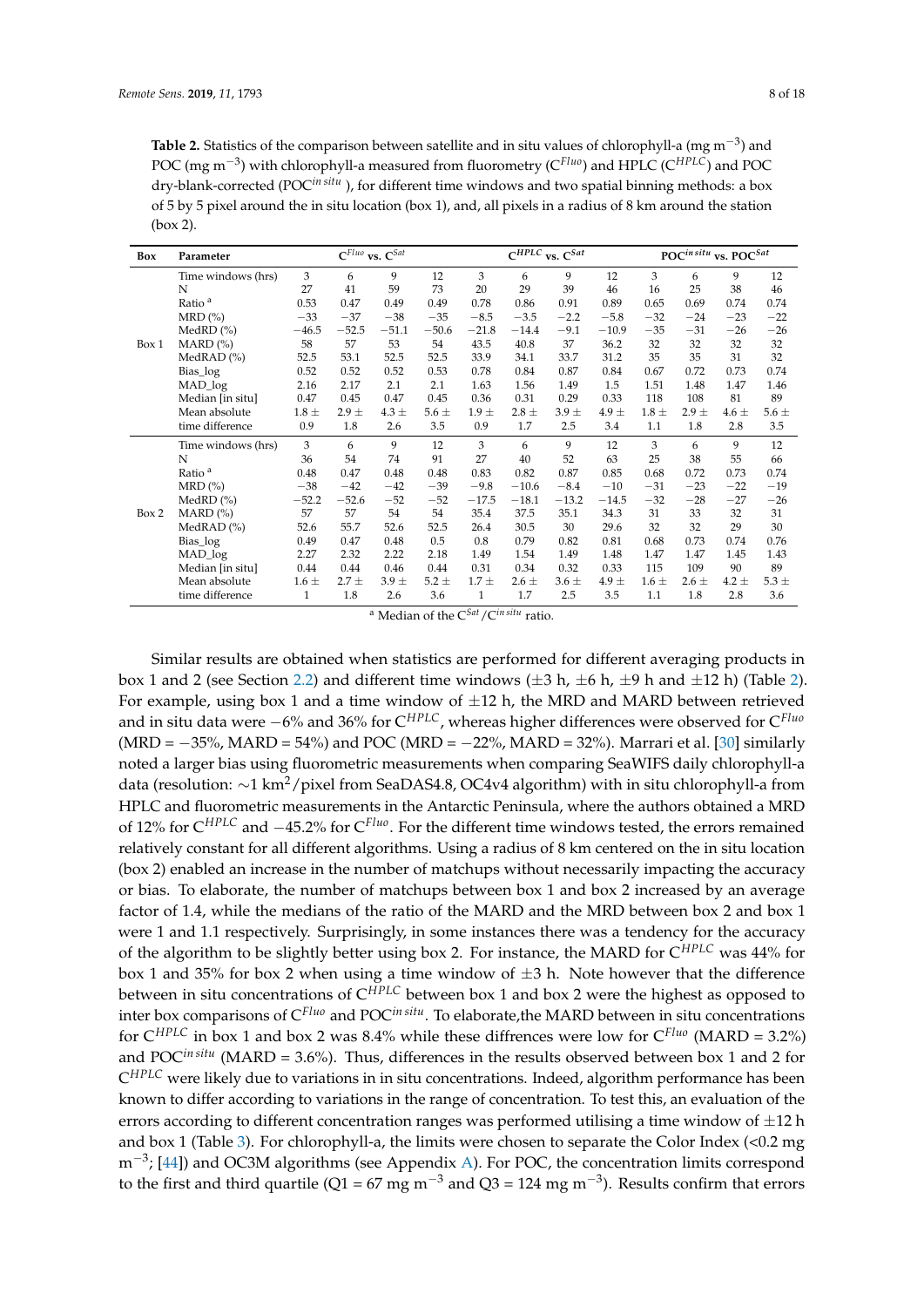in the chlorophyll-a product are more sensitive to the range of concentration than the POC product. The coefficient of variation of the MARD was 12% for C*HPLC* and 32% for C*Fluo*, whereas it was of 3% for POC. However, we note that no significant variation in the statistics was observed when using only the OC3M algorithm instead of the blended version. For instance, the MARD increased by ∼1% using exclusively the OCx model ( $C^{HPLC}$  < 0.2; N = 13).

<span id="page-8-0"></span>**Table 3.** Statistics of the comparison between satellite and in situ values for different ranges in concentration. A time window of 12 h and box 1 was used for the extraction procedure.

| Parameter          |      | Fluo    |         | <b>HPLC</b> |         |         | $\operatorname{POC}^{in\,situ}$ |           |         |       |
|--------------------|------|---------|---------|-------------|---------|---------|---------------------------------|-----------|---------|-------|
| Range              | 0.2< | >0.2    | All     | 0.2<        | > 0.2   | All     | [0.67]                          | [67, 124] | >124    | All   |
| N                  | 5    | 68      | 73      | 13          | 33      | 46      | 10                              | 24        | 12      | 46    |
| Ratio <sup>a</sup> | 1.04 | 0.48    | 0.49    | 1.34        | 0.8     | 0.9     | 0.93                            | 0.67      | 0.65    | 0.74  |
| $MRD$ $(\%)$       | 68.2 | $-42.6$ | $-35$   | 39.1        | $-23.4$ | $-5.6$  | 13                              | $-30$     | $-33$   | $-22$ |
| MedRD $(\% )$      | 4.1  | $-52.5$ | $-50.6$ | 33.6        | $-23.3$ | $-10.9$ | $-6.6$                          | $-33.4$   | $-35.4$ | $-26$ |
| MARD (%)           | 87.6 | 51      | 53.5    | 42.6        | 33.7    | 36.2    | 33                              | 31        | 33      | 32    |
| MedRAD $(\% )$     | 36.7 | 52.6    | 52.5    | 33.6        | 28.7    | 31.2    | 25.3                            | 33.4      | 35.4    | 31.9  |
| Bias log           | 1.34 | 0.49    | 0.53    | 1.32        | 0.7     | 0.84    | 1.06                            | 0.68      | 0.65    | 0.74  |
| MAD_log            | 1.69 | 2.13    | 2.1     | 1.37        | 1.55    | 1.5     | 2.14                            | 1.35      | 1.47    | 1.54  |
| Median [in situ]   | 0.15 | 0.47    | 0.45    | 0.11        | 0.44    | 0.33    | 51                              | 85        | 159     | 89    |

<sup>a</sup> Median of the C<sup>Sat</sup>/C<sup>in situ</sup> ratio.

#### **4. Discussion**

#### *4.1. Satellite Versus In Situ Chlorophyll-a Comparison*

There is a recognised need in the user community for ocean colour products to be regionally optimised and their uncertainties well characterised [\[45\]](#page-15-18). Despite previous conclusions of a poor performance of the ocean colour chlorophyll-a product (with a typical underestimate of 50%) from the majority of validation studies performed in the SO, results from this study show good agreement between chlorophyll-a retrievals from MODIS and in situ HPLC derived chlorophyll-a. These results are in agreement with only two other studies in the literature [\[29](#page-15-3)[,30\]](#page-15-4). The more recent study from Haëntjens et al. [\[29\]](#page-15-3) focused on in situ data derived from floats, which themselves have significant uncertainties in estimating chlorophyll-a, primarily due to variability in the chlorophyll-a to fluorescence yield that changes during the floats life time in response to adjustments in photophysiology, nutrients, temperature and species composition [\[46–](#page-15-19)[48\]](#page-16-0). They however tested the float bias using an independent data set of 97 matchups of HPLC derived chlorophyll-a (from NASA's SeaBASS database) with MODIS OCI, which showed similar results to ours, supporting their conclusion that the default algorithm to estimate chlorophyll-a from NASA performs well in the SO, and that a regional specific algorithm is not required. Our results from an extensive in situ database of HPLC derived chlorophyll (using consistent methods and analysis) covering a broad regional and seasonal range and stricter matchup criteria, supports this conclusion. In addition, our dataset of co-located fluorescence and HPLC derived chlorophyll allows us to go one step further and interrogate possible reasons for the average factor of 0.5 underestimate typical of previous validation studies.

#### *4.2. Comparison of HPLC and the Fluorometric Chlorophyll-a Methods*

HPLC and fluorometry are two distinct methods currently used to measure the concentration of chlorophyll-a in marine environments. The HPLC method separates phytoplankton pigments in order of polarity upon passage through a column [\[33\]](#page-15-7), with the most polar pigments removed earlier than the less polar pigments [\[34](#page-15-8)[,49\]](#page-16-1). The fluorometric method uses the capacity of chlorophyll-a pigments to fluoresce in the red part of the spectrum when they are excited by blue light. Briefly, fluorescence of in vivo chlorophyll-a is measured by irradiating a water sample in the blue-green region of the spectrum (∼440 nm), following which, the amount of energy fluoresced in the red region (∼685 nm) as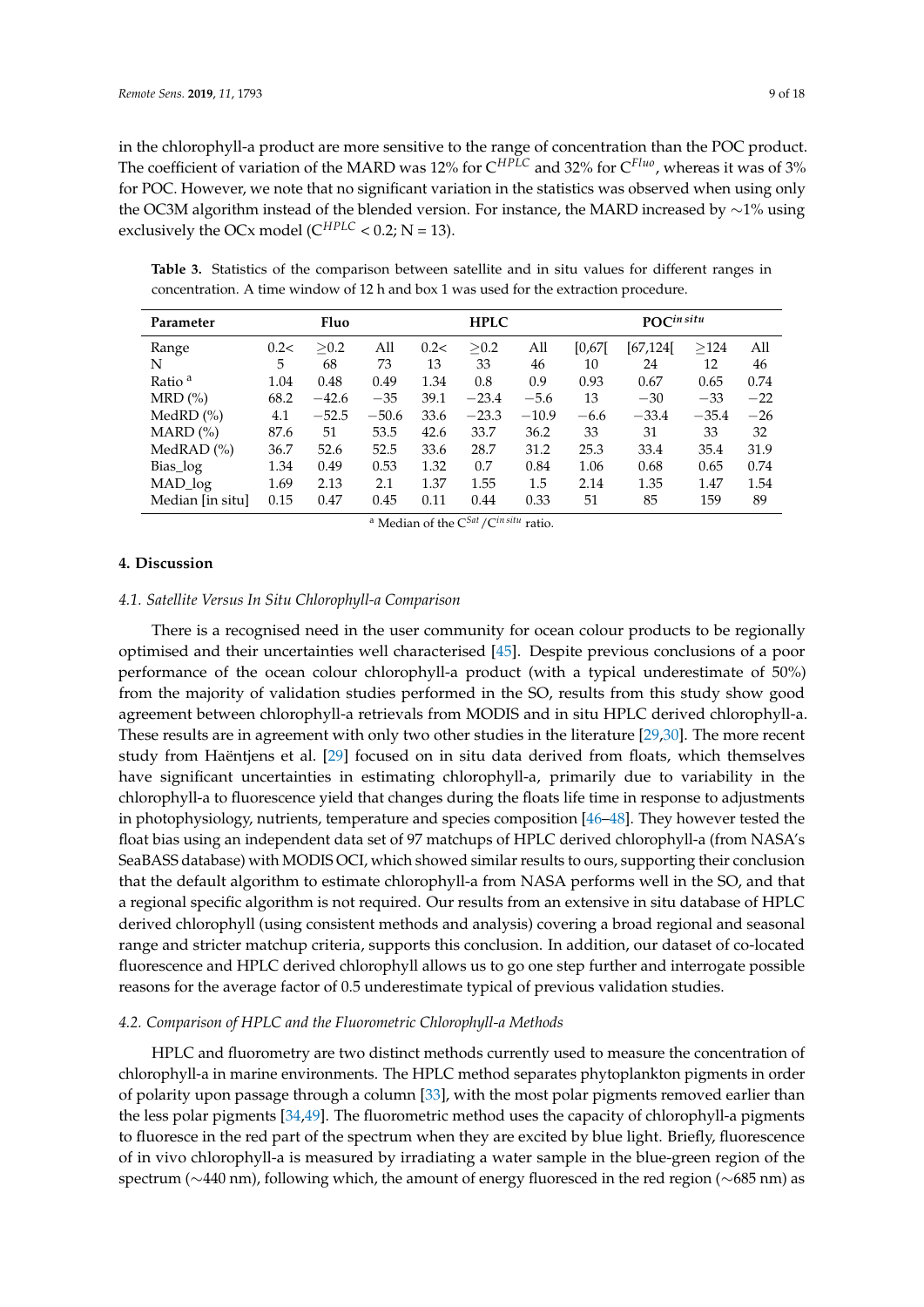a result of light interactions with the chlorophyll molecules, is measured by a detector to produce raw fluorescence units (RFU). The RFU are then converted into chlorophyll-a concentration by means of a calibration curve pre-established with a range of chlorophyll-a standards, where the curve represents an ideal case of fluorescence measurements being linearly related to chlorophyll-a concentrations. Two conditions have to be encountered to satisfy this case: (i) the excitation energy ( $\mu$ mol photon m<sup>-2</sup> s<sup>-1</sup> nm<sup>-1</sup>) is saturating and constant among measurements and (ii) the spectral chlorophyll-a specific absorption coefficient (m<sup>2</sup> mg Chl<sup>-1</sup>) and fluorescence quantum yield product (µmol photons fluoresced µmol photons absorbed−<sup>1</sup> ) have to be linearly related to fluorescence. It is however well known that the second postulate is not always satisfied [\[46,](#page-15-19)[48](#page-16-0)[,50\]](#page-16-2). Firstly, because the chlorophyll-a specific absorption coefficient depends on cell size, pigment concentration, the package effect and pigment composition [\[51,](#page-16-3)[52\]](#page-16-4); and secondly, because fluorescence quantum yield changes as a function of species, nutritional status, ambient light and light history [\[46,](#page-15-19)[48,](#page-16-0)[53\]](#page-16-5). In addition, the integrity of fluorescence measurements may suffer from interference from the presence of significant amounts of chlorophyll-b, chlorophyll-c and degradation products (i.e., phaeopigments phaeophytin-a and phaeophorbide-a), which fluoresce in a similar spectral region as chlorophyll-a; this overlap may result in overestimates of the chlorophyll-a concentration (as in our case when using the non-acidification technique) and/or an underestimation (if the acidification technique is used) [\[30](#page-15-4)[–32,](#page-15-6)[48,](#page-16-0)[49,](#page-16-1)[54–](#page-16-6)[57\]](#page-16-7). To elaborate, The acidification technique follows the method of Holm-Hansen et al. [\[58\]](#page-16-8), where the impacts on fluorescence by phaeopigments are quantified by acidifying the sample, which converts all of the chlorophyll-a to phaeopigments. The difference between the two fluorescnece measurements (before and after acidification) thus reflects the total amount of chlorophyll-a in the sample. However, the acidification process results in an underestimate of chlorophyll-a in the presence of chlorophyll-b as the acidification step converts all chllorophyll-b to pheophytin b which has an overlapping emission spectra with pheophytin a [\[32\]](#page-15-6). To improve the accuracy of fluorescence measurements the Welschmeyer, [\[32\]](#page-15-6) non-acidification method (used here) was optimised to avoid the overlapping phenomena by implementing a narrow band width optical approach to measured fluorescence that provides maximum sensitivity to chlorophyll-a while maintaining desensitized responses to chlorophyll-c, chlorophyll-b and phaeopigments. However, biases are still present making the HPLC method the more reliable method for quantifying chlorophyll-a concentration [\[32](#page-15-6)[,48,](#page-16-0)[55\]](#page-16-9).

## *4.3. CHPLC vs. CFluo*

Coincident HPLC and fluorometric measurements were collected from different locations and time periods in the SO (Table [1\)](#page-2-0). Results show a typical overestimation of C*Fluo* when compared to C*HPLC*, with median  $C^{Fluo}$ : $C^{HPLC}$  ratios that range from 1.1 (SANAE 48) to 2.8 (ACE) (all data median = 1.5) (Table [4;](#page-10-0) Figure [5\)](#page-10-1). Linear regression slopes between C*HPLC* and C*Fluo* ranged from 0.85 to 2.21 while the MRD ranged from 8% to 284%. Such discrepancies between methods have been reported previously in the literature [\[7,](#page-14-2)[30–](#page-15-4)[32,](#page-15-6)[48,](#page-16-0)[49,](#page-16-1)[54](#page-16-6)[–57\]](#page-16-7), which could be explained by concentrations of chlorophyll-b or chlorophyll-c that vary regionally with different dominant species composition [\[30,](#page-15-4)[54–](#page-16-6)[57,](#page-16-7)[59,](#page-16-10)[60\]](#page-16-11). Worth noting is that ACE is the only research cruise that collected samples from the continental margin region around Antarctica (excluding ACE data puts the "all cruise" median C*Fluo*/ C*HPLC* at 1.37 instead of 1.5). In an attempt to determine the drivers of this discrepancy, the data have been analysed according to latitude. Results indicate that the MRD between C*HPLC* and C*Fluo* is linked to progression in latitude, total biomass (estimated from C*HPLC*) and the proportion of chlorophyll-c and fucoxanthin (Table [5\)](#page-11-0). Such pigments are found in the taxa Bacillariophytes (diatoms) and Haptophytes (e.g., *Phaeocystis antarctica*), which typically dominate the SO [\[61](#page-16-12)[–63\]](#page-16-13). The role of chlorophyll-c and fucoxanthin pigments are crucial in marine phytoplankton environments as their absorption covers the blue-green part of the light spectrum [\[64\]](#page-16-14), which is prevalent in marine environments. However, while chlorophyll-c and fucoxanthin are found in both taxa, fucoxanthin is considered a marker pigment for the diatoms, with much lower concentrations being typical of the SO strain of Phaeocystis [\[62](#page-16-15)[,65\]](#page-16-16). Results therefore suggest that diatoms are the dominant source of chlorophyll-c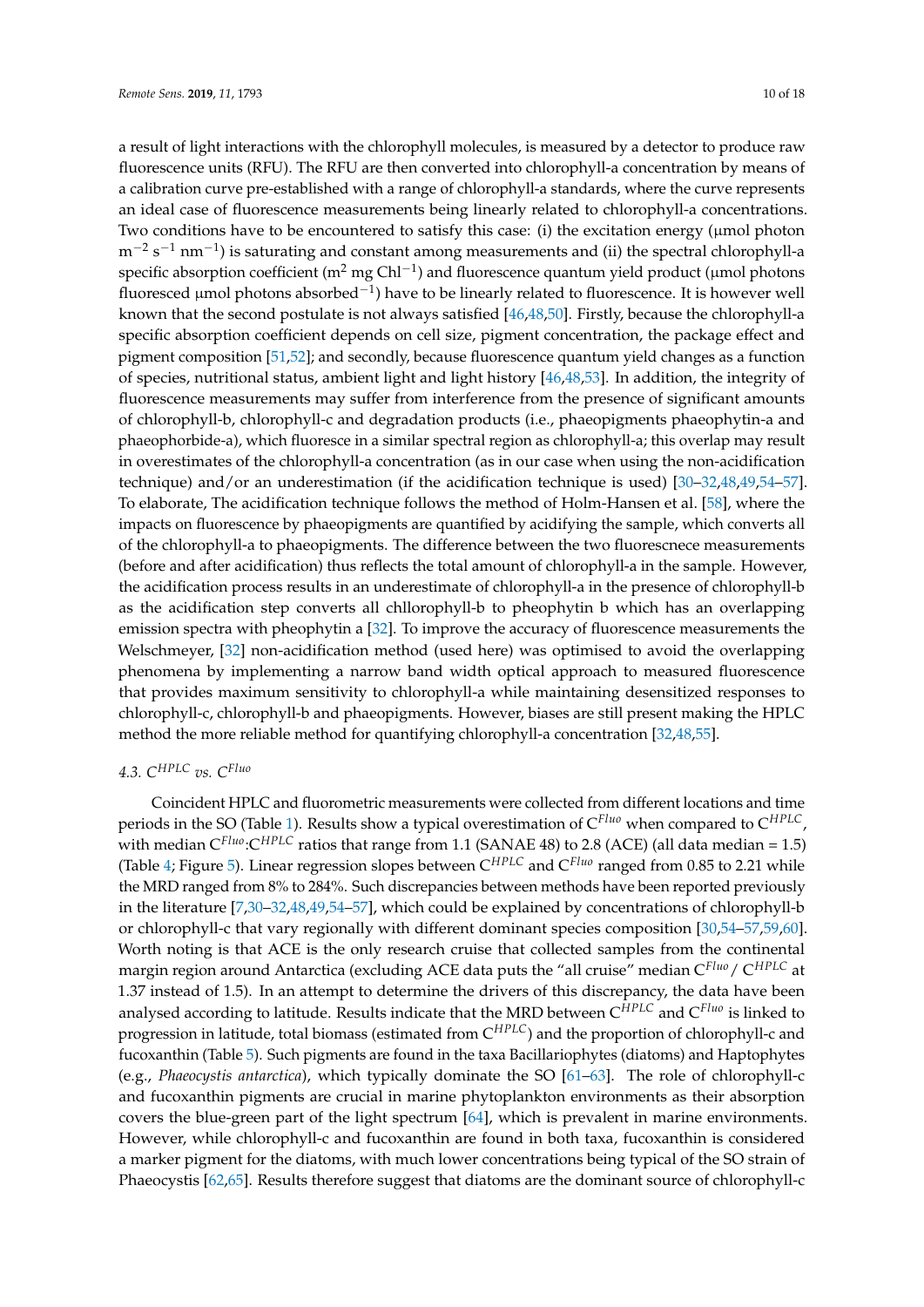and that their presence is primarily responsible for the observed range in C*Fluo*:C*HPLC* ratios presented in Table [5.](#page-11-0) The dominance of specific species in certain regions is mainly driven by sea surface temperature, sea ice presence, grazing pressure and water column structure which influences both nutrient and light availability ([\[63,](#page-16-13)[66\]](#page-16-17) and references therein). For diatom species, favorable growth conditions are associated with high nutrient concentrations (nitrate, silicate and iron) [\[63](#page-16-13)[,67](#page-16-18)[,68\]](#page-17-0). In the SO, the Polar Front with a mean position in the Atlantic SO of 54◦S [\[69\]](#page-17-1) forms an important transitional boundary, south of which high silicate concentrations prevail and diatoms typically dominate [\[68,](#page-17-0)[70\]](#page-17-2). In addition, diatoms typically dominate in regions with shallow mixed layers that are characteristic of stratified waters (e.g., from ice melt) that provide a high light environment by allowing dense cells to remain suspended in the illuminated surface waters ([\[71\]](#page-17-3) and references therein). It is thus recommended that in regions where diatoms dominate and a high proportion of chlorophyll-c is anticipated (e.g., the SO), that HPLC be the method implemented for chlorophyll-a analysis.

<span id="page-10-0"></span>**Table 4.** Statistics of the relation between chlorophyll-a measured from HPLC and fluorometry for each expedition. The number of observations (N), the slope (a), the intercept (b) and their standard deviations ( $\Delta$ a and  $\Delta$ b) and coefficients of determination ( $R^2$ ) of the linear regression are indicated. RMSD is the root mean square difference and MRD is the mean relative difference (see Section [2.3](#page-5-0) for formulations).

| Expedition           | N   | $a \pm \Delta a$ | $b \pm \Delta b$ | $\mathbb{R}^2$ | <b>RMSD</b> | $C^{Fluo}$<br>CHPLC | <b>MRD</b> |
|----------------------|-----|------------------|------------------|----------------|-------------|---------------------|------------|
| SANAE <sub>48</sub>  | 107 | $1.1 + 0.06$     | $0.09 + 0.05$    | 0.8            | 0.35        | 1.1                 | 26         |
| <b>SANAE 49</b>      | 8   | $2.02 \pm 0$     | $-0.12 + 0$      | 0.9            | 0.69        | 1.8                 | 74         |
| Winter 12            | 88  | $0.85 + 0.16$    | $0.12 + 0.04$    | 0.2            | 0.16        | 1.3                 | 39         |
| Expedition           | 117 | $1.39 \pm 0.07$  | $0.02 \pm 0.04$  | 0.8            | 0.38        | 1.4                 | 47         |
| SOSCE <sub>x</sub> 1 | 75  | $1.07 + 0.1$     | $0.02 + 0.03$    | 0.6            | 0.12        | 1.2                 | 8          |
| SANAE 53             | 142 | $0.7 + 0.08$     | $0.16 + 0.05$    | 0.3            | 0.36        | 1.2                 | 8          |
| Winter 15            | 80  | $1.48 \pm 0.13$  | $0 \pm 0.04$     | 0.6            | 0.16        | 1.4                 | 47         |
| <b>SANAE 55</b>      | 172 | $1.99 + 0.05$    | $-0.04 + 0.04$   | 0.9            | 0.77        | 1.9                 | 91         |
| <b>ACE</b>           | 192 | $2.21 \pm 0.08$  | $0.23 \pm 0.05$  | 0.8            | 1.15        | 2.8                 | 283        |
| All                  | 981 | $1.66 + 0.04$    | $\Omega$         | 0.7            | 0.65        | 1.5                 | 90         |

<span id="page-10-1"></span>

**Figure 5.** Probability density function of the ratio between chlorophyll-a measured from fluorometry (C*Fluo*) and HPLC (C*HPLC*). Each color corresponds to a specific expedition.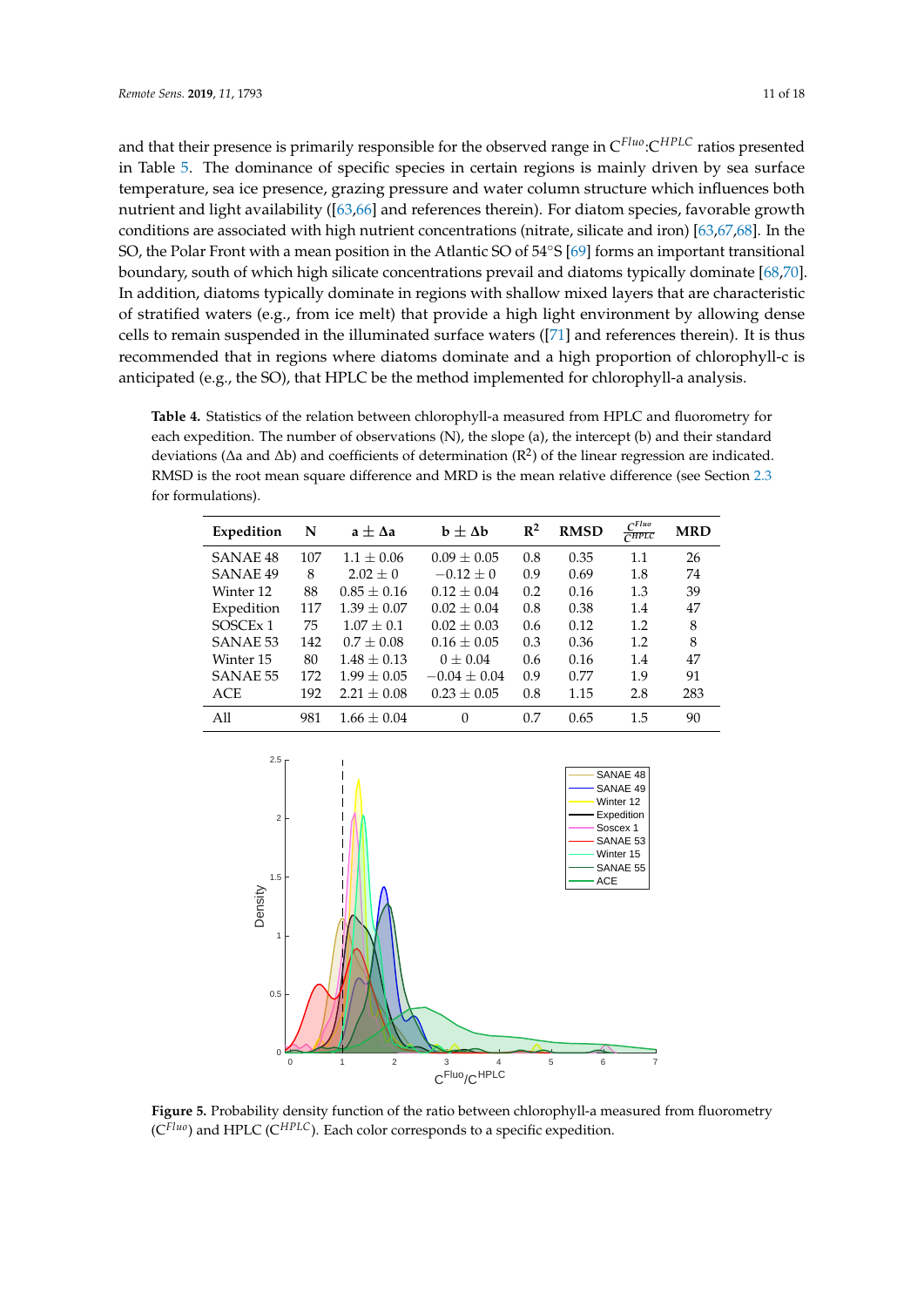<span id="page-11-0"></span>**Table 5.** Statistics of the relationship between chlorophyll-a measured from HPLC and fluorometry for different ranges of latitude, the proportion of chlorophyll-c and Fucoxanthin is also indicated. The number of observations (N), the slope (a), the intercept (b) and their standard deviations (∆a and  $\Delta$ b) and the coefficient of determination ( $\mathbb{R}^2$ ) of the linear regression are indicated. RMSD is the root mean square difference and MRD is the mean relative difference (see Section [2.3](#page-5-0) for formulations).

|                              |                         |                       |      |      |      |     |      |      | Latitude Range N $a \pm \Delta a$ $b \pm \Delta b$ $R^2$ RMSD $\frac{C^{Fluo}}{CHPLC}$ MRD $\frac{C_c}{CHPLC}$ $a \frac{F_{UCO}}{CHPLC}$ $CHPLC$ (mg m <sup>-3</sup> ) |
|------------------------------|-------------------------|-----------------------|------|------|------|-----|------|------|------------------------------------------------------------------------------------------------------------------------------------------------------------------------|
| $[-80^\circ, -70^\circ]$     | 28 $2.4 \pm 0.32$       | $0.06\pm0.38$         | 0.68 | 2.03 | 2.13 | 146 | 0.41 | 0.47 | 0.87                                                                                                                                                                   |
| $[-70^\circ, -60^\circ]$     | $196 \quad 1.47 + 0.08$ | $0.12 \pm 0.06$       | 0.64 | 0.7  | 1.69 | 144 | 0.31 | 0.44 | 0.37                                                                                                                                                                   |
| $[-60^{\circ}, -50^{\circ}]$ | $320 \ \ 1.52 + 0.06$   | $0.07\pm0.04$         | 0.66 | 0.7  | 1.62 | 104 | 0.29 | 0.42 | 0.32                                                                                                                                                                   |
| $[-50^{\circ}, -40^{\circ}]$ | 317 $1.6 \pm 0.06$      | $-0.04 \pm 0.03$ 0.67 |      | 0.34 | 1.38 | 54  | 0.25 | 0.11 | 0.3                                                                                                                                                                    |
| $[-40^{\circ}, -30^{\circ}]$ | 120 $1.15 \pm 0.08$     | $0.08 \pm 0.03$       | 0.6  | 0.2  | 1.38 | 45  | 0.17 | 0.07 | 0.27                                                                                                                                                                   |

<sup>a</sup> C<sub>c</sub>: chlorophyll-c concentration.

#### *4.4. Satellite Versus In Situ POC Comparison*

An intercomparison and validation study of various ocean colour POC algorithms by Evers-King et al. [\[45\]](#page-15-18) found that the Stramski et al. [\[72\]](#page-17-4) algorithm (applied here), performed well and consistently across a broad range in POC concentration (2.7–8 097 mg m<sup>-3</sup>) and across different water types, with the majority of pixels falling within an error range of 30%. The SO specific matchup performed here, across a lower range in POC*in situ* (36–257 mg m−<sup>3</sup> ) found a 30% underestimate in the Stramski et al. [\[72\]](#page-17-4) algorithm, which was verified by the probability density distribution offset in POC*in situ*:POC*Sat* ratios of −0.13 (Figure [4\)](#page-6-1). However, a number of studies have highlighted the issue of different methodologies for treating POC blanks as a possible source of bias, particularly at low POC concentrations. Cetinic et al. [\[73\]](#page-17-5) (and references therein) show that the effect of dissolved organic carbon (DOC) adsorption onto filters (if not accounted for with an adequate blank correction) can result in an overestimate in POC of between 11 and 25 mg  $m^{-3}$ . On the most recent SO cruise (ACE, Table [1\)](#page-2-0), DOC adsorption onto filters was tested by passing filtered seawater through an unused, pre combusted GF/F filter to obtain a filtered seawater blank of 25.7 mg m<sup>−3</sup>. On ACE, the difference between the FSW-blank and the mean dry-filter-blank (i.e., the DOC contribution) was 18.92 mg m<sup>-3</sup>. If this is assumed to be representative of DOC adsorption and subtracted from all SO cruises in Table [1](#page-2-0) (in addition to the dry-filter-blank), the revised matchup with satellite POC results in a median POC*Sat*:POC*in situ* ratio of 1.01 (Figure [4\)](#page-6-1). These results suggest a robust performance of the Stramski et al. [\[72\]](#page-17-4) POC algorithm in the SO and highlight the requirement for revised JGOFS POC protocols to include a blank exposed to filtered seawater [\[74\]](#page-17-6).

#### **5. Conclusions**

The standard MODIS L2 chlorophyll-a and POC products were evaluated by comparing satellite retrievals with an in situ dataset encompassing a broad geographical and seasonal range. The database included POC concentrations (mg m<sup>-3</sup>) and chlorophyll-a concentrations (mg m<sup>-3</sup>) measured from both fluorometric and HPLC methods. Using strict matchup criteria of a time window of  $\pm 12$  h and the mean of a  $5 \times 5$  pixel box centered on the in situ location. The median of the  $C^{Sat}:C^{in\, situ}$  ratios were 0.89 for  $C^{HPLC}$  (N = 46) and 0.49 for  $C^{Fluo}$  (N = 73). The mean relative difference and mean relative absolute difference were −5.8% and 36.2% for C*HPLC* whereas they were −35% and 54% for C*Fluo* . Note that an increase in the spatio-temporal resolutions to a time window of  $\pm 12$  h and to a radius of 8 km around the in situ sample localization did not impact the results.

The consensus observed in our study between C*HPLC* and C*Sat* suggests that the MODIS global chlorophyll-a algorithm performs well in the SO, which agrees with a recent publication by Haëntjens et al. [\[29\]](#page-15-3). The comparatively poor performance of C*Fluo* supports the more common factor of ∼0.5 difference between retrieved and measured values of chlorophyll-a obtained by most previous validation studies in the SO, that were typically done with chlorophyll-a measured from fluorometry rather than HPLC. Similarly to Marrari et al. [\[30\]](#page-15-4), our results suggest that the typical overestimation of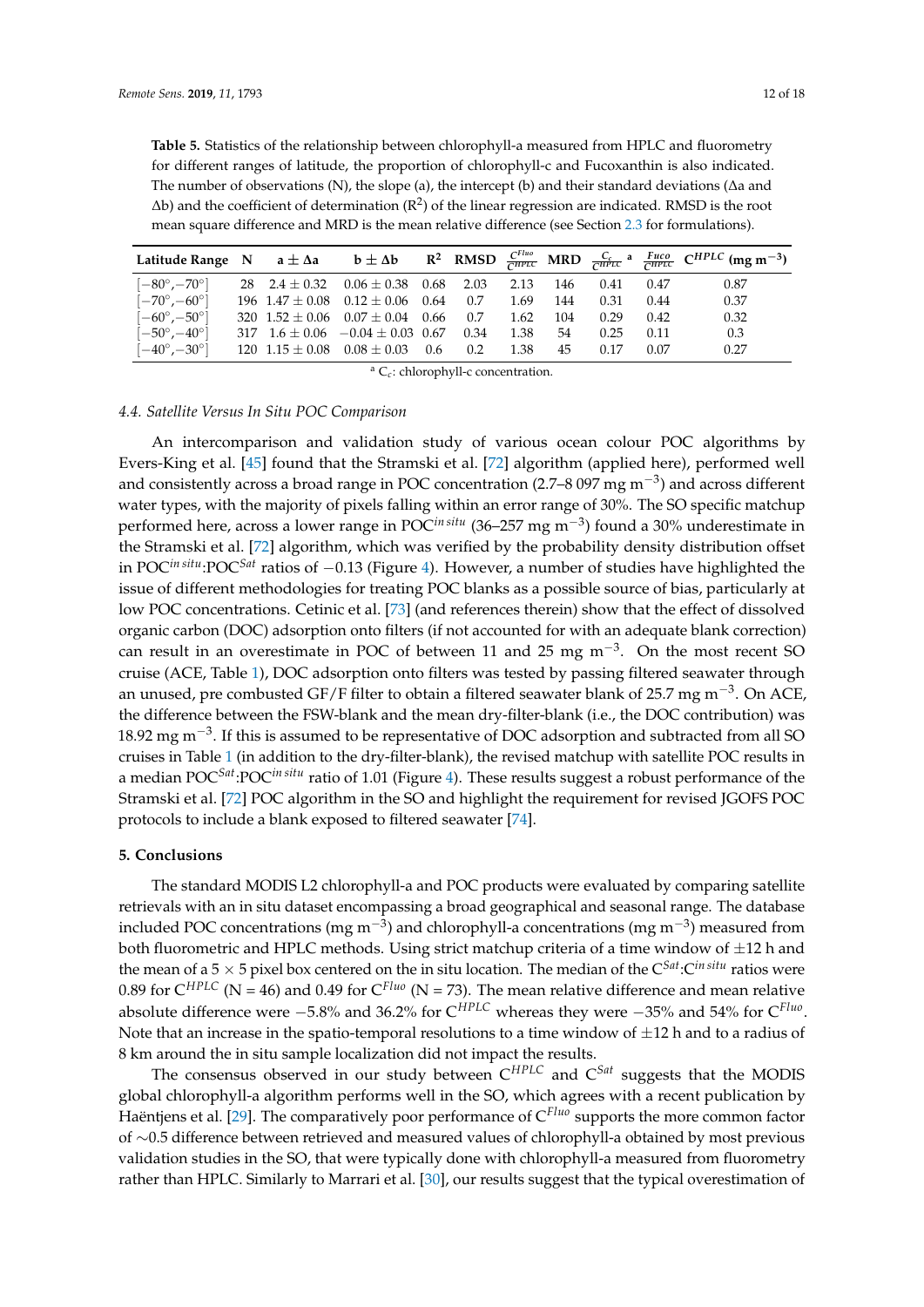C *Fluo* was due to the presence of chlorophyll-c pigments from diatom species. The median relative difference of −26% observed for the POC*Sat* to POC*in situ* comparison has to be interpreted carefully as this underestimate is likely due to a methodological bias from an inadequate blank correction applied to in situ POC samples. If an assumption is made on the representativeness of the contribution of DOC adsorption onto POC filters (18.92 mg m<sup>-3</sup>), then the performance of the satellite algorithm improves to a median of 1.01 (median relative difference and median relative absolute difference of 1% and 23% respectively).

These results highlight the importance of accurately calibrating fluorescence measurements and promotes the use of the HPLC method of chlorophyll-a analysis, particularly in regions where diatoms are known to dominate and despite the high costs involved. In addition, as noted by Boss et al. [\[53\]](#page-16-5), the best calibration should be more often and as close as possible in time and space to the sampled area. Similarly, results highlight the need for community consensus for a standard protocol for POC analysis that includes an FSW-blank.

**Author Contributions:** Conceptualization, W.M., S.J.T. and S.B.; Data Curation, W.M., S.J.T. and T.J.R.-K.; Formal Analysis, W.M.; Funding Acquisition, S.J.T.; Investigation, W.M., S.J.T. and S.B.; Methodology, W.M., S.J.T., S.B., G.W. and M.E.S.; Project Administration, S.J.T.; Resources, S.J.T.; Software, W.M. and G.W.; Supervision, S.J.T. and S.B.; Validation, W.M. and T.J.R.-K.; Visualization, W.M.; Writing—Original Draft, W.M.and S.J.T.; Writing—Review & Editing, W.M., S.J.T., S.B., G.W., T.J.R.-K. and M.E.S.

**Funding:** This work was undertaken as part of the CSIR's Southern Ocean Carbon and Climate Observatory (SOCCO) [\(http://socco.org.za\)](http://socco.org.za). This work was supported by CSIR's Parliamentary Grant (SNA2011112600001), the NRF South African National Antarctic Programme (SANAP) grants (SNA2007051100001, SNA2011120800004, SNA14071475720), the European Commission 7th Framework program through the GreenSeas Collaborative Project, FP7-ENV-2010 contract No. 265294 and the ACE scientific expedition carried out under the auspices of the Swiss Polar Institute, supported by funding from the ACE Foundation and Ferring Pharmaceuticals.

**Acknowledgments:** We would like to thank our funders and the captains and crews of the S.A. Agulhas, S.A. Agulhas II and RV Akademic Tryoshnikov for their professional support throughout the cruises. This work was undertaken as part of the CSIR's Southern Ocean Carbon and Climate Observatory (SOCCO) [\(http://socco.org.za\)](http://socco.org.za). We thank the anonymous reviewers for their valuable comments and suggestions.

**Conflicts of Interest:** The authors declare no conflict of interest.

#### **Abbreviations**

The following abbreviations are used in this manuscript:

| APFZ         | Antarctic Polar Front Zone                                                     |
|--------------|--------------------------------------------------------------------------------|
| $C_c$        | Chlorophyll-c concentration                                                    |
| $C^{Fluo}$   | Chlorophyll-a concentration measured by Fluorometry                            |
| $C^{HPLC}$   | Chlorophyll-a concentration measured by High Performance Liquid Chromatography |
| $C^{Sat}$    | Chlorophyll-a concentration retrieved by satellite                             |
| <b>CDOM</b>  | Colored Dissolved Organic Matter                                               |
| <b>CTD</b>   | Conductivity-Temperature-Depth                                                 |
| <b>CV</b>    | Coefficient of Variation                                                       |
| DOC          | Dissolved Organic Carbon                                                       |
| <b>EOS</b>   | Earth Observing System                                                         |
| <b>FSW</b>   | filtered seawater                                                              |
| <b>HPLC</b>  | High Performance Liquid Chromatography                                         |
| <b>IOP</b>   | <b>Inherent Optical Properties</b>                                             |
| <b>IGOFS</b> | Joint Global Ocean Flux Studies                                                |
| MLD          | Mixed Layer Depth                                                              |
| <b>MODIS</b> | MODerate resolution Imaging Spectroradiometer                                  |
| MRAD         | Mean Relative Absolute Difference                                              |
| <b>MRD</b>   | Mean Relative Difference                                                       |
|              |                                                                                |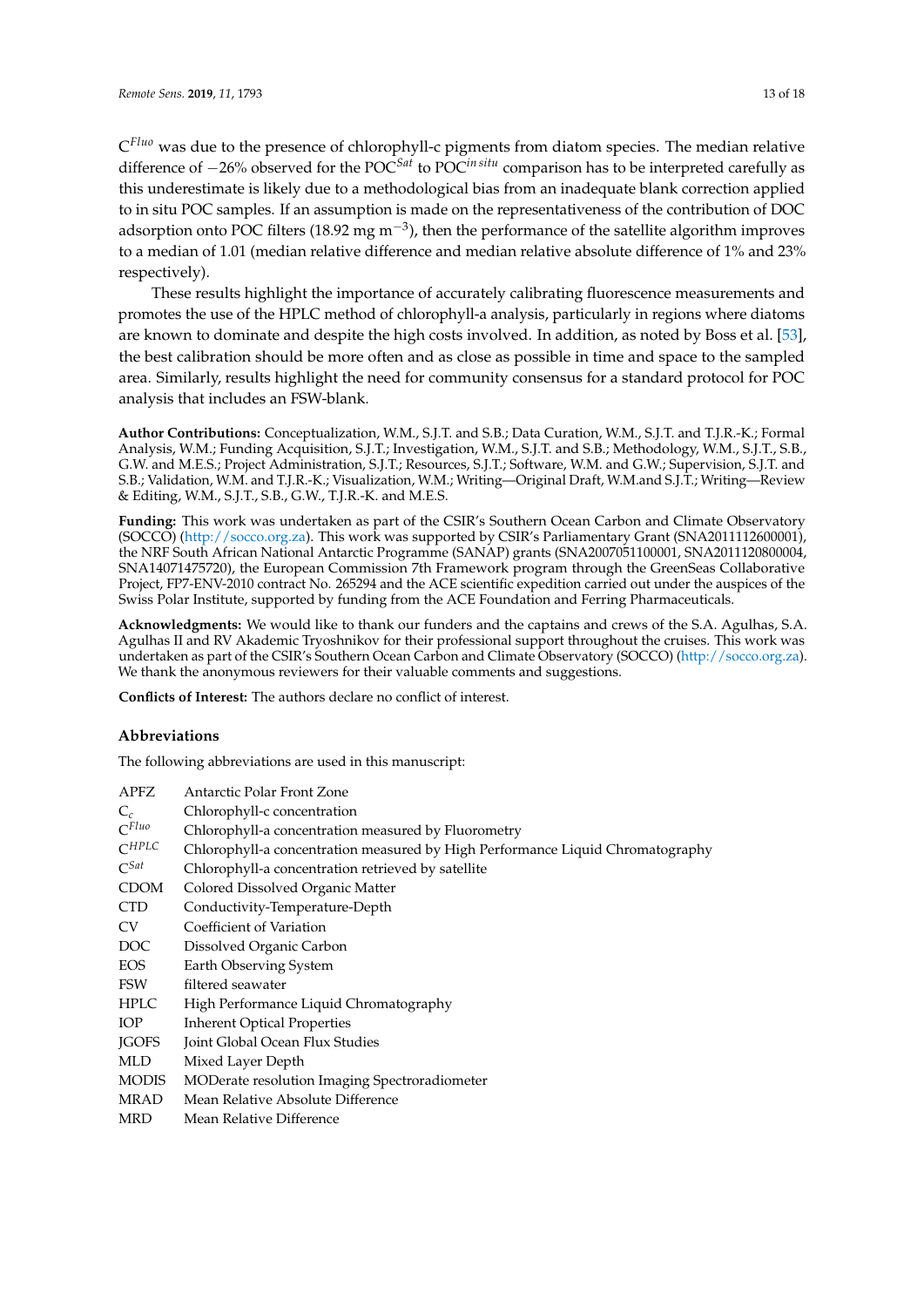| National Aeronautics and Space Administration                   |
|-----------------------------------------------------------------|
| Particulate Organic Carbon                                      |
| in situ concentration in Particulate Organic Carbon             |
| Particulate Organic Carbon concentration retrieved by satellite |
| Raw Fluorescence Units                                          |
| Root Mean Square Difference                                     |
| Sea-viewing Wide Field-of-view Sensor                           |
| Southern Ocean                                                  |
| Southern Ocean Carbon and Climate Observations and Modeling     |
| Visible Infrared Imager Radiometer Suite                        |
|                                                                 |

#### <span id="page-13-1"></span>**Appendix A**

#### *Algorithms Description*

The current chlorophyll-a algorithm is a blend between the standard OCx band ratio algorithm (named OC3M for Aqua MODIS) and the Color Index (CI) of Hu et al. [\[44\]](#page-15-17):

$$
Chla_{OC3M} = 10^{0.2424 - 2.7423 \times R + 1.8017 \times R^2 + 0.0015 \times R^3 - 1.2280 \times R^4}
$$
 (A1)

with:

$$
R = log_{10}\left(\frac{R_{rs}(\lambda_{blue})}{R_{rs}(\lambda_{green})}\right)
$$
(A2)

where  $R_{rs}(\lambda_{green})$  is the remote sensing reflectance ( $R_{rs}$ ) at 547 nm, and  $R_{rs}(\lambda_{blue})$  is the greatest  $R_{rs}$ between 443 and 488 nm. The CI algorithm is defined as follows:

$$
Chla_{CI} = 10^{-0.4909 + 191.6590 \times CI} \tag{A3}
$$

with:

$$
CI = R_{rs}(\lambda_{green}) - [R_{rs}(\lambda_{blue}) + \frac{\lambda_{green} - \lambda_{blue}}{\lambda_{red} - \lambda_{blue}} \times (R_{rs}(\lambda_{red}) - R_{rs}(\lambda_{blue}))]
$$
(A4)

where *λblue*, *λgreen* and *λred* represent the closest wavelength to 443, 555 and 670 nm respectively. A weighted model (WM) is used to blend between the CI and OC3M algorithms at chlorophyll-a concentrations between 0.15 and 0.20 mg m<sup>-3</sup>, while only the CI and OC3M are used at concentrations of <0.15 and >0.20 mg m<sup>-3</sup> respectively. The weighted model is defined as follows:

$$
Chla_{WM} = \left( Chla_{CI} \times \frac{0.2 - Chla_{CI}}{0.05} \right) + \left( Chla_{OC3M} \times \frac{Chla_{CI} - 0.15}{0.05} \right) \tag{A5}
$$

The current POC algorithm was developed by Stramski et al. [\[72\]](#page-17-4) and is defined as follows:

$$
POC = 203.2 \times \left[ \frac{R_{rs}(443)}{R_{rs}(547)} \right]^{-1.034}
$$
 (A6)

#### **References**

- <span id="page-13-0"></span>1. Raven, J.A.; Falkowski, P.G. Oceanic sinks for atmospheric CO2. *Plant Cell Environ.* **1999**, *22*, 741–755. [\[CrossRef\]](http://dx.doi.org/10.1046/j.1365-3040.1999.00419.x)
- 2. Sabine, C.L.; Feely, R.A.; Gruber, N.; Key, R.M.; Lee, K.; Bullister, J.L.; Wanninkhof, R.; Wong, C.S.L.; Wallace, D.W.R.; Tilbrook, B.; et al. The oceanic sink for anthropogenic CO2. *Science* **2004**, *305*, 367–371. [\[CrossRef\]](http://dx.doi.org/10.1126/science.1097403) [\[PubMed\]](http://www.ncbi.nlm.nih.gov/pubmed/15256665)
- 3. Khatiwala, S.; Primeau, F.; Hall, T. Reconstruction of the history of anthropogenic CO2 concentrations in the ocean. *Nature* **2009**, *346–349*, 554–577. [\[CrossRef\]](http://dx.doi.org/10.1038/nature08526) [\[PubMed\]](http://www.ncbi.nlm.nih.gov/pubmed/19924213)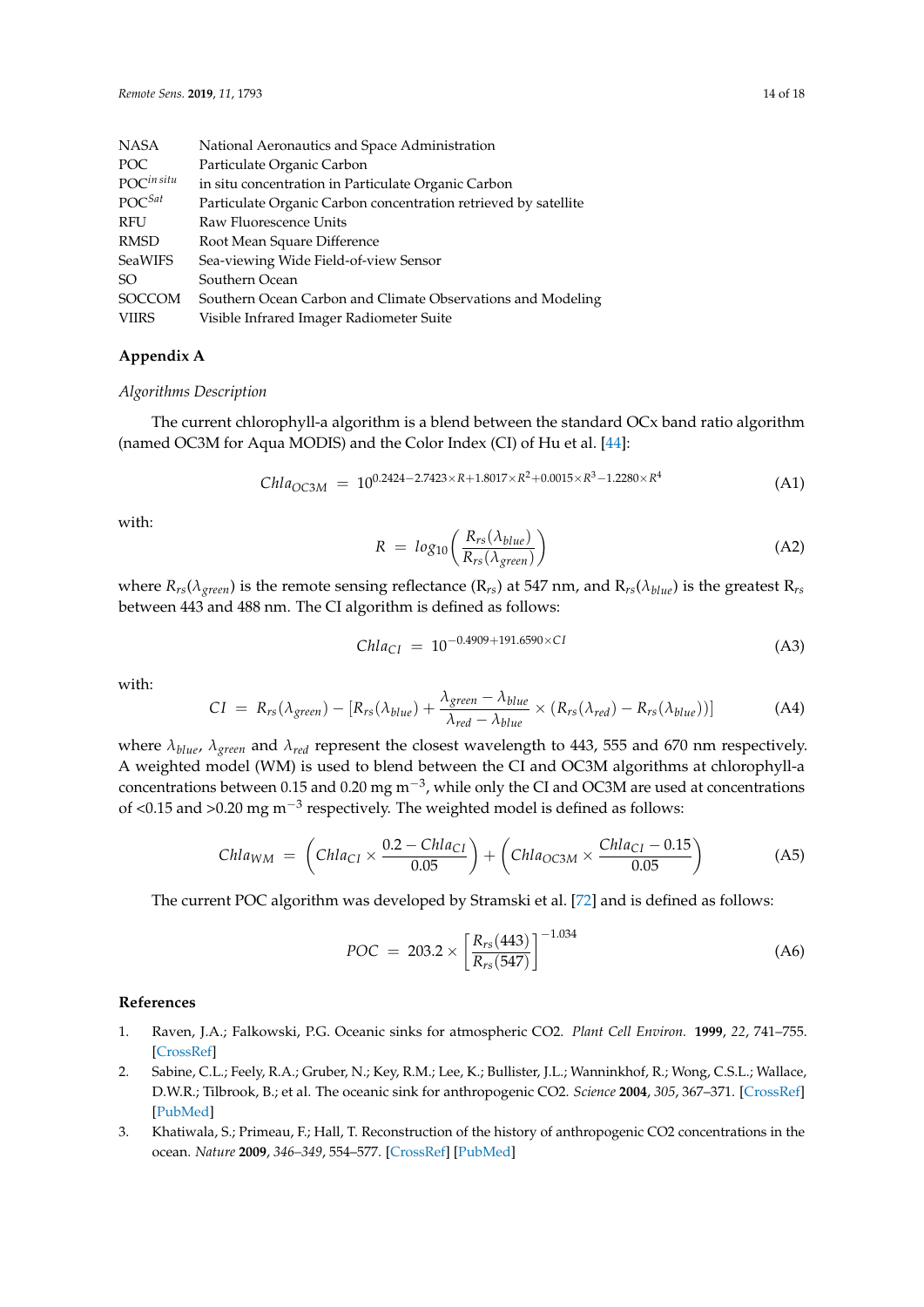- 4. Takahashi, T.; Sutherland, S.C.; Wanninkhof, R.; Sweeney, C.; Feely, R.A.; Chipman, D.W.; Hales, B.; Friederich, G.; Chavez, F.; Sabine, C. Climatological mean and decadal change in surface ocean pCO2, and net sea–air CO2 flux over the global oceans. *Deep Sea Res. Part 2 Top. Stud. Oceanogr.* **2009**, *56*, 554–577. [\[CrossRef\]](http://dx.doi.org/10.1016/j.dsr2.2008.12.009)
- <span id="page-14-0"></span>5. Frölicher, T.L.; Sarmiento, J.L.; Paynter, D.J.; Dunne, J.P.; Krasting, J.P.; Winton, M. Dominance of the Southern Ocean in Anthropogenic Carbon and Heat Uptake in CMIP5 Models. *J. Clim.* **2015**, *28*, 862–886. [\[CrossRef\]](http://dx.doi.org/10.1175/JCLI-D-14-00117.1)
- <span id="page-14-1"></span>6. Sigman, D.M.; Boyle, E.A. Glacial/interglacial variations in atmospheric carbon dioxide. *Nature* **2000**, *859–869*, 554–577. [\[CrossRef\]](http://dx.doi.org/10.1038/35038000)
- <span id="page-14-2"></span>7. Pereira, E.S.; Garcia, C.A. Evaluation of satellite-derived MODIS chlorophyll algorithms in the northern Antarctic Peninsula. *Deep Sea Res. Part 2 Top. Stud. Oceanogr.* **2018**, *149*, 124–137. [\[CrossRef\]](http://dx.doi.org/10.1016/j.dsr2.2017.12.018)
- <span id="page-14-3"></span>8. Muller-Karger, F.; Varela, R.; Thunell, R.; Astor, Y.; Zhang, H.; Luerssen, R.; Hu, C. Processes of coastal upwelling and carbon flux in the Cariaco Basin. *Deep Sea Res. Part 2 Top. Stud. Oceanogr.* **2004**, *51*, 927–943. [\[CrossRef\]](http://dx.doi.org/10.1016/j.dsr2.2003.10.010)
- <span id="page-14-4"></span>9. Hu, C.; Muller-Karger, F.E.; Taylor, C.J.; Carder, K.L.; Kelble, C.; Johns, E.; Heil, C.A. Red tide detection and tracing using MODIS fluorescence data: A regional example in SW Florida coastal waters. *Remote Sens. Environ.* **2005**, *97*, 311–321. [\[CrossRef\]](http://dx.doi.org/10.1016/j.rse.2005.05.013)
- <span id="page-14-5"></span>10. Mitchell, B.G.; Holm-Hansen, O. Bio-optical properties of Antarctic Peninsula waters: Differentiation from temperate ocean models. *Deep Sea Res. A* **1991**, *38*, 1009–1028. [\[CrossRef\]](http://dx.doi.org/10.1016/0198-0149(91)90094-V)
- <span id="page-14-13"></span>11. Sullivan, C.W.; Arrigo, K.R.; McClain, C.R.; Comiso, J.C.; Firestone, J. Distributions of phytoplankton blooms in the Southern Ocean. *Science* **1993**, *262*, 1832–1837. [\[CrossRef\]](http://dx.doi.org/10.1126/science.262.5141.1832) [\[PubMed\]](http://www.ncbi.nlm.nih.gov/pubmed/17829629)
- <span id="page-14-10"></span>12. Arrigo, K.R.; Worthen, D.; Schnell, A.; Lizotte, M.P. Primary production in Southern Ocean waters. *J. Geophys. Res.* **2008**, *103*, 15587–15600. [\[CrossRef\]](http://dx.doi.org/10.1029/98JC00930)
- 13. Moore, J.K.; Abbott, M.R.; Richman, J.G.; Smith, W.O.; Cowles, T.J.; Coale, K.H.; Gardner, W.D.; Barber, R.T. SeaWiFS satellite ocean color data from the Southern Ocean. *Geophys. Res. Lett.* **1999**, *26*, 1465–1468. [\[CrossRef\]](http://dx.doi.org/10.1029/1999GL900242)
- <span id="page-14-8"></span>14. Dierssen, H.M.; Smith, R.C. Bio-optical properties and remote sensing ocean color algorithms for Antarctic Peninsula waters. *J. Geophys. Res. Oceans* **2000**, *105*, 26301–26312. [\[CrossRef\]](http://dx.doi.org/10.1029/1999JC000296)
- <span id="page-14-9"></span>15. Reynolds, R.A.; Stramski, D.; Mitchell, B.G. A chlorophyll-dependent semianalytical reflectance model derived from field measurements of absorption and backscattering coefficients within the Southern Ocean. *J. Geophys. Res. Oceans* **2001**, *106*, 7125–7138. [\[CrossRef\]](http://dx.doi.org/10.1029/1999JC000311)
- <span id="page-14-7"></span>16. Clementson, L.A.; Parslow, J.S.; Turnbull, A.R.; McKenzie, D.C.; Rathbone, C.E. Optical properties of waters in the Australasian sector of the Southern Ocean. *J. Geophys. Res. Oceans* **2001**, *106*, 31611–31625. [\[CrossRef\]](http://dx.doi.org/10.1029/2000JC000359)
- 17. Barbini, R.; Colao, F.; Fantoni, R.; Fiorani, L.; Palucci, A.; Artamonov, E.S.; Galli, M. Remotely sensed primary production in the western Ross Sea: Results of in situ tuned models. *Remote Sens. Environ.* **2003**, *15*, 77–84. [\[CrossRef\]](http://dx.doi.org/10.1017/S095410200300107X)
- <span id="page-14-6"></span>18. Holm-Hansen, O.; Kahru, M.; Hewes, C.D.; Kawaguchi, S.; Kameda, T.; Sushin, V.A.; Krasovski, I.; Priddle, J.; Korb, R.; Hewitt, R.P.; et al. Temporal and spatial distribution of chlorophyll-a in surface waters of the Scotia Sea as determined by both shipboard measurements and satellite data. *Deep Sea Res. Part 2 Top. Stud. Oceanogr.* **2004**, *51*, 1323–1331. [\[CrossRef\]](http://dx.doi.org/10.1016/j.dsr2.2004.06.004)
- 19. Garcia, C.A.E.; Garcia, V.M.T.; McClain, C.R. Evaluation of SeaWiFS chlorophyll algorithms in the Southwestern Atlantic and Southern Oceans. *Remote Sens. Environ.* **2005**, *95*, 125–137. [\[CrossRef\]](http://dx.doi.org/10.1016/j.rse.2004.12.006)
- <span id="page-14-11"></span>20. Gregg, W.W.; Casey, N.W. Global and regional evaluation of the SeaWiFS chlorophyll data set. *Remote Sens. Environ.* **2004**, *93*, 463–479. [\[CrossRef\]](http://dx.doi.org/10.1016/j.rse.2003.12.012)
- 21. Korb, R.E.; Whitehouse, M.J.; Ward, P. SeaWiFS in the southern ocean: Spatial and temporal variability in phytoplankton biomass around South Georgia. *Deep Sea Res. Part 2 Top. Stud. Oceanogr.* **2004**, *51*, 99–116. [\[CrossRef\]](http://dx.doi.org/10.1016/j.dsr2.2003.04.002)
- 22. Mitchell, B.G.; Kahru, M. Bio-optical algorithms for ADEOS-2 GLI. *J. Remote Sens. Soc. Jpn.* **2009**, *29*, 80–85. [\[CrossRef\]](http://dx.doi.org/10.11440/rssj.29.80)
- <span id="page-14-14"></span>23. Kahru, M.; Mitchell, B.G. Blending of ocean colour algorithms applied to the Southern Ocean. *Remote Sens. Lett.* **2010**, *1*, 119–124. [\[CrossRef\]](http://dx.doi.org/10.1080/01431160903547940)
- <span id="page-14-12"></span>24. Szeto, M.; Werdell, P.J.; Moore, T.S.; Campbell, J.W. Are the world's oceans optically different?. *J. Geophys. Res. Oceans* **2011**, *116*, 1–14. [\[CrossRef\]](http://dx.doi.org/10.1029/2011JC007230)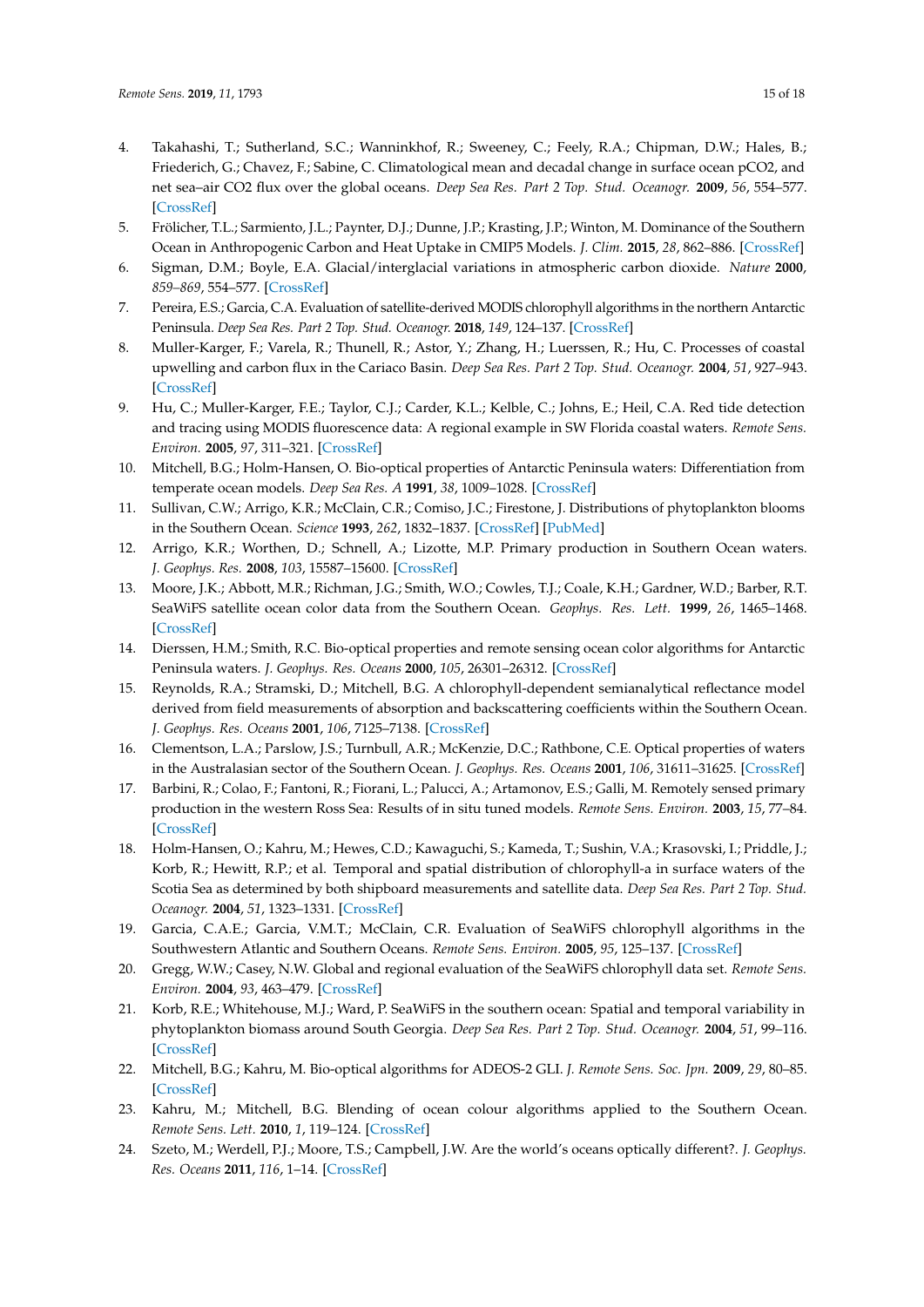- 25. Guinet, C.; Xing, X.; Walker, E.; Monestiez, P.; Marchand, S.; Picard, B.; Jaud, T.; Authier, M.; Cotté, C.; Dragon, A; et al. Calibration procedures and first data set of Southern Ocean chlorophyll a profiles collected by elephant seals equipped with a newly developed CTD-fluorescence tags. *Earth Syst. Sci. Data* **2013**, *5*, 15–29. [\[CrossRef\]](http://dx.doi.org/10.5194/essd-5-15-2013)
- <span id="page-15-0"></span>26. Johnson, R.; Strutton, P.G.; Wright, S.W.; McMinn, A.; Meiners, K.M. Three improved satellite chlorophyll algorithms for the Southern Ocean. *J. Geophys. Res. Oceans* **2013**, *118*, 3694–3703. [\[CrossRef\]](http://dx.doi.org/10.1002/jgrc.20270)
- <span id="page-15-1"></span>27. Dierssen, H.M. Perspectives on empirical approaches for ocean color remote sensing of chlorophyll in a changing climate. *Proc. Natl. Acad. Sci. USA* **2010**, *107*, 17073–17078. [\[CrossRef\]](http://dx.doi.org/10.1073/pnas.0913800107)
- <span id="page-15-2"></span>28. Bailey, S.W.; Werdell, P.J. A multi-sensor approach for the on-orbit validation of ocean color satellite data products. *Remote Sens. Environ.* **2006**, *102*, 12–23. [\[CrossRef\]](http://dx.doi.org/10.1016/j.rse.2006.01.015)
- <span id="page-15-3"></span>29. Haëntjens, N.; Boss, E.; Talley, L.D. Revisiting Ocean Color algorithms for chlorophyll a and particulate organic carbon in the Southern Ocean using biogeochemical floats. *J. Geophys. Res. Oceans* **2017**, *122*, 6583–6593. [\[CrossRef\]](http://dx.doi.org/10.1002/2017JC012844)
- <span id="page-15-4"></span>30. Marrari, M.; Hu, C.; Daly, K. Validation of SeaWiFS chlorophyll a concentrations in the Southern Ocean: A revisit. *Remote Sens. Environ.* **2006**, *105*, 367–375. [\[CrossRef\]](http://dx.doi.org/10.1016/j.rse.2006.07.008)
- <span id="page-15-5"></span>31. Gibbs, C.F. Chlorophyll b interference in the fluorometric determination of chlorophyll a and 'phaeo-pigments'. *Mar. Freshw. Res.* **1979**, *30*, 597–606. [\[CrossRef\]](http://dx.doi.org/10.1071/MF9790597)
- <span id="page-15-6"></span>32. Welschmeyer, N.A. Fluorometric analysis of chlorophyll a in the presence of chlorophyll b and pheopigments. *Limnol. Oceanog.* **1994**, *39*, 1985–1992. [\[CrossRef\]](http://dx.doi.org/10.4319/lo.1994.39.8.1985)
- <span id="page-15-7"></span>33. Ras, J.; Claustre, H.; Uitz, J. Spatial variability of phytoplankton pigment distributions in the Subtropical South Pacific Ocean: Comparison between in situ and predicted data. *Biogeosciences* **2008**, *5*, 353–369. [\[CrossRef\]](http://dx.doi.org/10.5194/bg-5-353-2008)
- <span id="page-15-8"></span>34. Knap, A.H.; Michaels, A.; Close, A.R.; Ducklow, H.; Dickson, A.G. *Protocols for the Joint Global Ocean Flux Study (JGOFS) Core Measurements*; Reprint of Intergovernmental Oceanographic Commission Manuals and Guides, No. 29; UNESCO: Paris, France, 1994; p. 170.
- <span id="page-15-9"></span>35. Ocean Color Feature. Available online: <http://oceancolor.gsfc.nasa.gov> (accessed on 4 July 2019).
- <span id="page-15-10"></span>36. NASA Goddard Space Flight Center, Ocean Ecology Laboratory, Ocean Biology Processing Group. *Moderate-resolution Imaging Spectroradiometer (MODIS) Aqua Ocean Color Data*; 2018 Reprocessing; NASA OB.DAAC: Greenbelt, MD, USA, 2018. [\[CrossRef\]](http://dx.doi.org/0.5067/AQUA/MODIS/L2/OC/2018)
- <span id="page-15-11"></span>37. Level 2 Ocean Color Flags. Available online: <https://oceancolor.gsfc.nasa.gov/atbd/ocl2flags/> (accessed on 4 July 2019).
- <span id="page-15-12"></span>38. Zheng, G.; DiGiacomo, P.M. Uncertainties and applications of satellite-derived coastal water quality products. *Prog. Oceanogr.* **2017**, *159*, 45–72. [\[CrossRef\]](http://dx.doi.org/10.1016/j.pocean.2017.08.007)
- <span id="page-15-13"></span>39. Campbell, J.W. The lognormal distribution as a model for bio-optical variability in the sea. *J. Geophys. Res. Oceans* **1995**, *100*, 13237–13254. [\[CrossRef\]](http://dx.doi.org/10.1029/95JC00458)
- 40. Campbell, J.W.; O'Reilly, J.E. Metrics for Quantifying the Uncertainty in a Chlorophyll Algorithm: Explicit equations and examples using the OC4. v4 algorithm and NOMAD data. In Proceedings of the Ocean Color Bio-Optical Algorithm Mini (OCBAM) Workshop, New England Center, Southborough, MA, USA, 27–29 September 2005; pp. 1–15.
- <span id="page-15-14"></span>41. Seegers, B.N.; Stumpf, R.P.; Schaeffer, B.A.; Loftin, K.A.; Werdell, P.J. Performance metrics for the assessment of satellite data products: An ocean color case study. *Opt. Express* **2018**, *26*, 7404–7422. [\[CrossRef\]](http://dx.doi.org/10.1364/OE.26.007404) [\[PubMed\]](http://www.ncbi.nlm.nih.gov/pubmed/29609296)
- <span id="page-15-15"></span>42. Ricker, W.E. Linear regressions in fishery research. *J. Fish. Res. Board Can.* **1973**, *30*, 409–434. [\[CrossRef\]](http://dx.doi.org/10.1139/f73-072)
- <span id="page-15-16"></span>43. Stramski, D.; Reynolds, R.A.; Kahru, M.; Mitchell, B.G. Estimation of particulate organic carbon in the ocean from satellite remote sensing. *Sciences* **1999**, *285*, 239–242. 285.5425.239. [\[CrossRef\]](http://dx.doi.org/10.1126/science.285.5425.239)
- <span id="page-15-17"></span>44. Hu, C.; Lee, Z.; Franz, B. Chlorophyll a algorithms for oligotrophic oceans: A novel approach based on three-band reflectance difference. *J. Geophys. Res. Oceans* **2012**, *117*. [\[CrossRef\]](http://dx.doi.org/10.1029/2011JC007395)
- <span id="page-15-18"></span>45. Evers-King, H.; Martinez-Vicente, V.; Brewin, R.J.W.; Dall'Olmo, G.; Hickman, A.E.; Jackson, T.; Kostadinov, T.S.; Krasemann, H.; Loisel, H.; Röttgers, R.; et al. Validation and intercomparison of ocean color algorithms for estimating particulate organic carbon in the oceans. *Front. Mar. Sci.* **2017**, *4*, 1–19. [\[CrossRef\]](http://dx.doi.org/10.3389/fmars.2017.00251)
- <span id="page-15-19"></span>46. Cullen, J.J. The deep chlorophyll maximum: Comparing vertical profiles of chlorophyll a. *Can. J. Fish. Aquat. Sci.* **1982**, *39*, 791–803. [\[CrossRef\]](http://dx.doi.org/10.1139/f82-108)
- 47. Proctor, C.W.; Roesler, C.S. New insights on obtaining phytoplankton concentration and composition from in situ multispectral Chlorophyll fluorescence. *Limnol. Oceanogr. Methods* **2010**, *8*, 695–708. [\[CrossRef\]](http://dx.doi.org/10.4319/lom.2010.8.0695)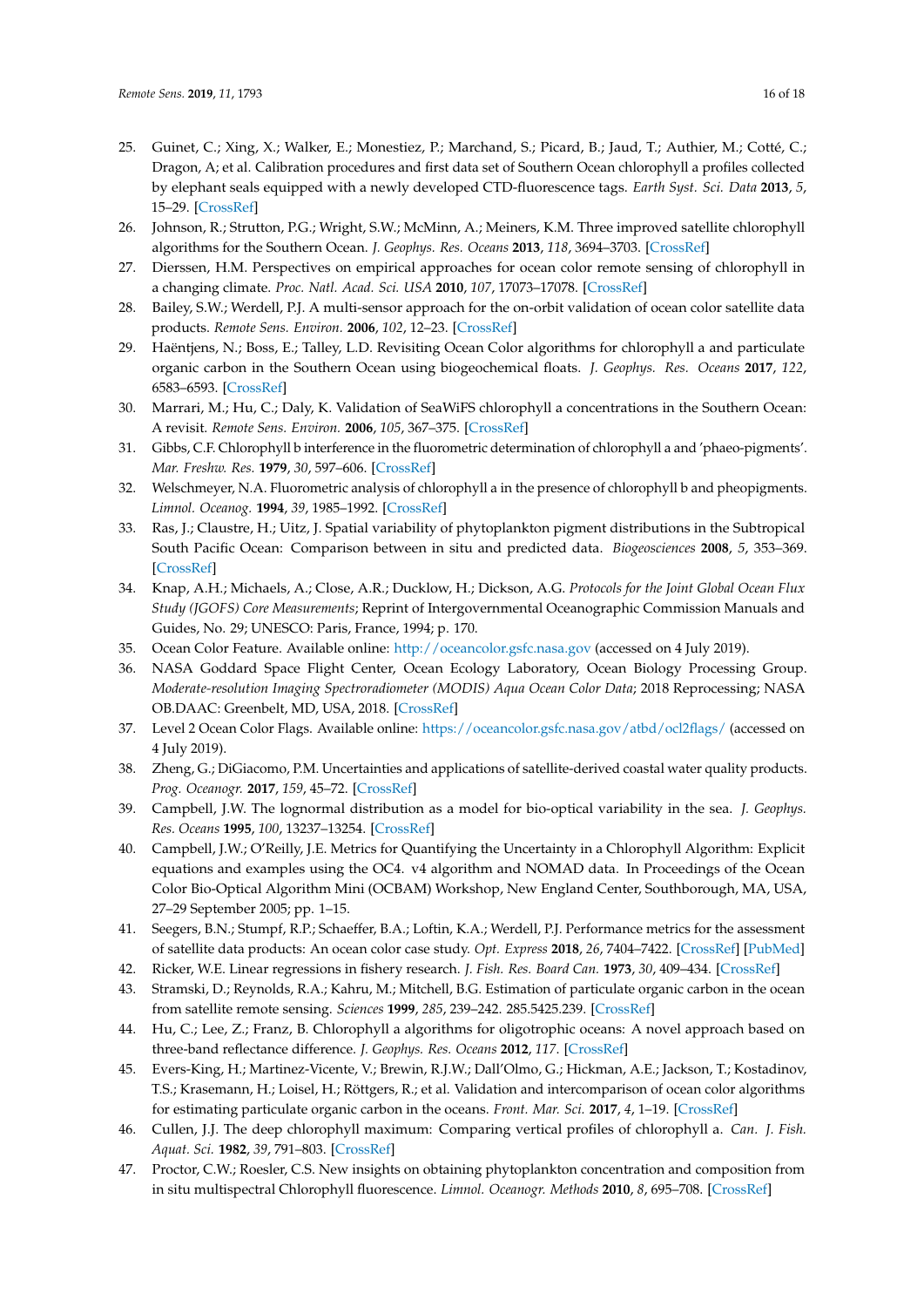- <span id="page-16-0"></span>48. Roesler, C.; Uitz, J.; Claustre, H.; Boss, E.; Xing, X.; Organelli, E.; Briggs, N.; Bricaud, A.; Schmechtig, C.; Poteau, A.; et al. Recommendations for obtaining unbiased chlorophyll estimates from in situ chlorophyll fluorometers: A global analysis of WET Labs ECO sensors. *Limnol. Oceanogr. Methods* **2017**, *15*, 572–585. [\[CrossRef\]](http://dx.doi.org/10.1002/lom3.10185)
- <span id="page-16-1"></span>49. Kumari, B. Comparison of high performance liquid chromatography and fluorometric ocean colour pigments. *J. Indian Soc. Remote* **2005**, *33*, 541–546. [\[CrossRef\]](http://dx.doi.org/10.1007/BF02990739)
- <span id="page-16-2"></span>50. Kahru, M.; Mitchell, B.G. Chlorophyll a fluorescence in marine centric diatoms: Responses of chloroplasts to light and nutrient stress. *Mar. Biol.* **1973**, *23*, 39–46. [\[CrossRef\]](http://dx.doi.org/10.1007/BF00394110)
- <span id="page-16-3"></span>51. Morel, A.; Bricaud, A. Theoretical results concerning light absorption in a discrete medium, and application to specific absorption of phytoplankton. *Deep Sea Res. A* **1981**, *28*, 1375–1393. [\[CrossRef\]](http://dx.doi.org/10.1016/0198-0149(81)90039-X)
- <span id="page-16-4"></span>52. Bricaud, A.; Morel, A.; Prieur, L. Optical efficiency factors of some phytoplankters. *Limnol. Oceanogr.* **1983**, *28*, 816–832. [\[CrossRef\]](http://dx.doi.org/10.4319/lo.1983.28.5.0816)
- <span id="page-16-5"></span>53. Boss, E.; Swift, D.; Taylor, L.; Brickley, P.; Zaneveld, R.; Riser, S.; Perry, M.J.; Strutton, P.G. Observations of pigment and particle distributions in the western North Atlantic from an autonomous float and ocean color satellite. *Limnol. Oceanogr.* **2008**, *53*, 2112–2122.\_part\_2.2112. [\[CrossRef\]](http://dx.doi.org/10.4319/lo.2008.53.5_part_2.2112)
- <span id="page-16-6"></span>54. Lorenzen, C.J. Chlorophyll b in the eastern North Pacific Ocean. *Deep Sea Res. A* **1981**, *28*, 1049–1056. [\[CrossRef\]](http://dx.doi.org/10.1016/0198-0149(81)90017-0)
- <span id="page-16-9"></span>55. Trees, C.C.; Kennicutt, M.C., II; Brooks, J.M. Errors associated with the standard fluorimetric determination of chlorophylls and phaeopigments. *Mar. Chem.* **1985**, *17*, 1–12. [\[CrossRef\]](http://dx.doi.org/10.1016/0304-4203(85)90032-5)
- 56. Bianchi, T.S.; Lambert, C.; Biggs, D.C. Distribution of chlorophyll a and phaeopigments in the northwestern Gulf of Mexico: A comparison between fluorometric and high-performance liquid chromatography measurements. *Bull. Mar. Sci.* **1995**, *56*, 25–32.
- <span id="page-16-7"></span>57. Dos Santos, A.C.A.; Calijuri, M.D.C.; Moraes, E.M.; Adorno, M.A.T.; Falco, P.B.; Carvalho, D.P.; Deberdt, G.L.B.; Benassi, S.F. Comparison of three methods for Chlorophyll determination: Spectrophotometry and Fluorimetry in samples containing pigment mixtures and spectrophotometry in samples with separate pigments through High Performance Liquid Chromatography. *Acta Limnol. Bras.* **2003**, *15*, 7–18.
- <span id="page-16-8"></span>58. Holm-Hansen, O.; Lorenzen, C.J.; Holmes, R.W.; Strickland, J.D. Fluorometric determination of chlorophyll. *ICES J. Mar. Sci.* **1965**, *30*, 3–15. [\[CrossRef\]](http://dx.doi.org/10.1093/icesjms/30.1.3)
- <span id="page-16-10"></span>59. Jeffrey, S.W. A report of green algal pigments in the central North Pacific Ocean. *Mar. Biol.* **1976**, *37*, 33–37. [\[CrossRef\]](http://dx.doi.org/10.1007/BF00386776)
- <span id="page-16-11"></span>60. Bidigare, R.R.; Frank, T.J.; Zastrow, C.; Brooks, J.M. The distribution of algal chlorophylls and their degradation products in the Southern Ocean. *Deep Sea Res. A* **1986**, *33*, 923–937. [\[CrossRef\]](http://dx.doi.org/10.1016/0198-0149(86)90007-5)
- <span id="page-16-12"></span>61. Parsons, T.R.; Takahashi, M.; Hargrave, B. *Biological Oceanographic Processes*, 3rd ed.; Oxford Pergamon Press: Oxford, UK, 1984; pp. 40–50, ISBN 0-08-030766-3.
- <span id="page-16-15"></span>62. Arrigo, K.R.; Mills, M.M.; Kropuenske, L.R.; van Dijken, G.L.; Alderkamp, A.C.; Robinson, D.H. Photophysiology in two major Southern Ocean phytoplankton taxa: Photosynthesis and growth of *Phaeocystis antarctica* and *Fragilariopsis cylindrus* under different irradiance levels. *Integr. Comp. Biol.* **2010**, *50*, 950–966. [\[CrossRef\]](http://dx.doi.org/10.1093/icb/icq021) [\[PubMed\]](http://www.ncbi.nlm.nih.gov/pubmed/21558252)
- <span id="page-16-13"></span>63. Mendes, C.R.B.; de Souza, M.S.; Garcia, V.M.T.; Leal, M.C.; Brotas, V.; Garcia, C.A.E. Dynamics of phytoplankton communities during late summer around the tip of the Antarctic Peninsula. *Deep Sea Res. Part 1 Oceanogr. Res. Pap.* **2012**, *65*, 1–14. [\[CrossRef\]](http://dx.doi.org/10.1016/j.dsr.2012.03.002)
- <span id="page-16-14"></span>64. Papagiannakis, E.; van Stokkum, I.H.M.; Fey, H.; Buchel, C.;van Grondelle, R. Spectroscopic characterization of the excitation energy transfer in the fucoxanthin–chlorophyll protein of diatoms. *Photosynth. Res.* **2005**, *86*, 241–250. [\[CrossRef\]](http://dx.doi.org/10.1007/s11120-005-1003-8) [\[PubMed\]](http://www.ncbi.nlm.nih.gov/pubmed/16172942)
- <span id="page-16-16"></span>65. Vaulot, D.; Birrien, J.L.; Marie, D.; Casotti, R.; Veldhuis, M.J.W.; Kraay, G.W.; Chrétiennot-Dinet, MJ. Morphology, ploidy, pigment composition, and genome size of cultured strains of *Phaeocystis* (Prymnesiophycea). *J. Phycol.* **1994**, *30*, 1022–1035. [\[CrossRef\]](http://dx.doi.org/10.1111/j.0022-3646.1994.01022.x)
- <span id="page-16-17"></span>66. Crosta, X.; Romero, O.; Armand, L.K.; Pichon, J.J. The biogeography of major diatom taxa in Southern Ocean sediments: 2. Open ocean related species. *Palaeogeogr. Palaeoclimatol. Palaeoecol.* **2005**, *223*, 66–92. [\[CrossRef\]](http://dx.doi.org/10.1016/j.palaeo.2005.03.028)
- <span id="page-16-18"></span>67. Boyd, P.W. Environmental factors controlling phytoplankton processes in the Southern Ocean. *J. Phycol.* **2002**, *38*, 844–861. [\[CrossRef\]](http://dx.doi.org/10.1046/j.1529-8817.2002.t01-1-01203.x)